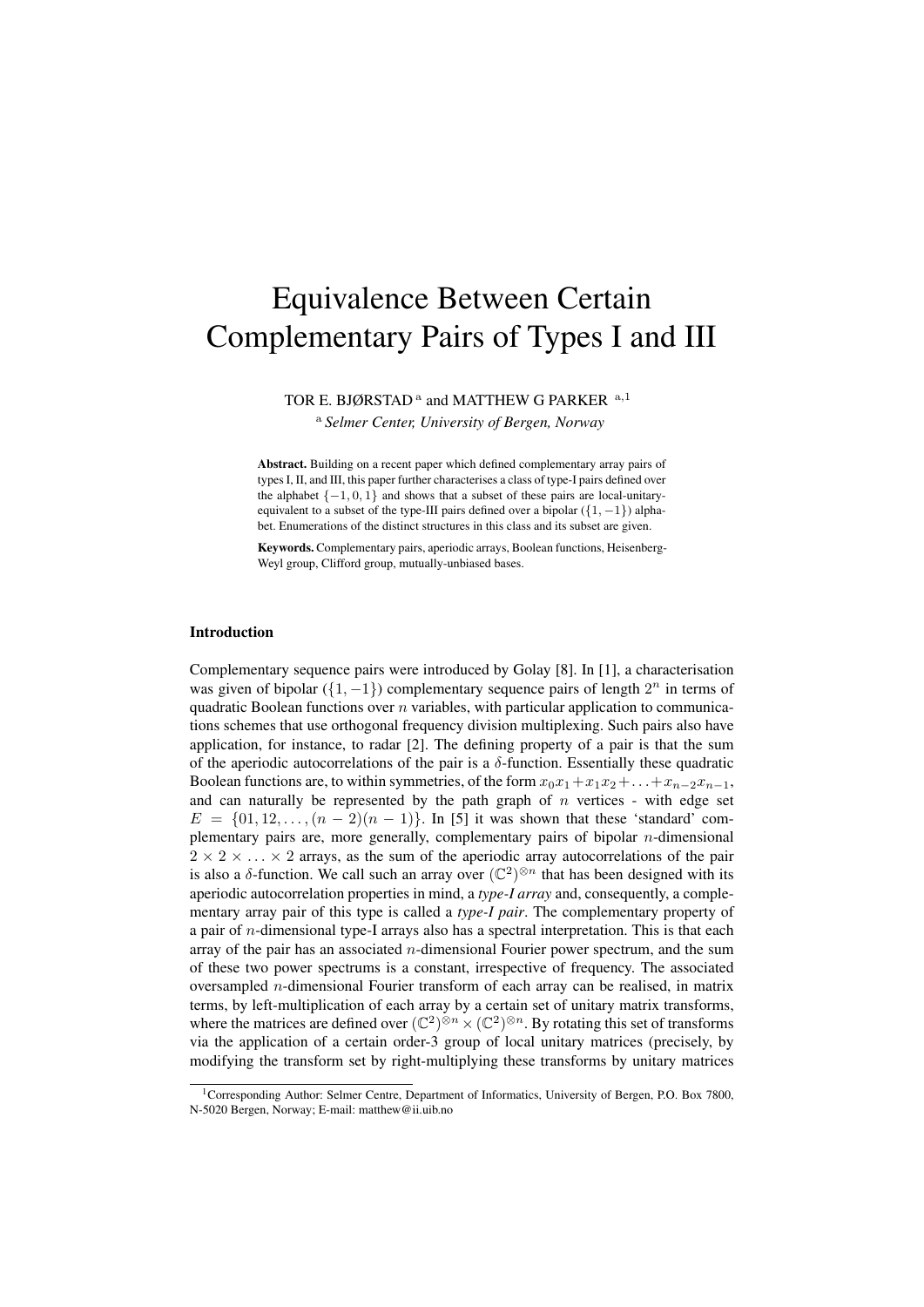$\lambda^{\otimes n}$  or  $(\lambda^2)^{\otimes n}$ , where  $\lambda = \frac{\omega^5}{\sqrt{2}} \left( \begin{matrix} 1 & i \\ 1 & -i \end{matrix} \right)$ ,  $i = \sqrt{-1}$ ,  $\omega =$ √ i, is a  $2 \times 2$  unitary matrix,  $\forall i$ , and ' $\otimes$ ' means the tensor product), one can further define 'aperiodic' arrays of types II and III, respectively, for which type-II and type-III complementary pairs can also be defined, respectively [6]. Whilst the standard bipolar pairs of type-I can be described, to within affine offset, by homogeneous quadratic Boolean functions associated with the path graph, the standard bipolar pairs of type-II are described, to within affine offset, by homogeneous quadratic Boolean functions associated with the complete graph. But, for type-III, computations reveal [7] that the standard bipolar pairs are described by all affine combinations, and by many quadratic forms whose number increases with  $n$ . A particularly interesting subset of these type-III arrays is described by structurally-distinct connected homogeneous quadratic Boolean functions. We call this subset  $B_{III}$ . This paper shows how  $B_{III}$  relates to a certain subset,  $T<sub>I</sub>$ , of the structurally-distinct type-I pairs over the alphabet  $\{-1, 0, 1\}$  (which could be referred to as 'ternary' pairs). We proceed by first characterising  $T_I$  and then show that a subset,  $T_I^e$ , of  $T_I$ , can be 'rotated' via local unitary transform to constitute a subset of  $B<sub>III</sub>$ , for which we can then also give a characterisation. It remains an open question as to whether  $|B_{III}| = |T_I^e|$ . Finally, we provide enumerations of  $|T_I|$  and  $|T_I^e|$  as *n* increases, and these enumerations reveal an interesting link with the enumeration of polymer chain structures in organic chemistry. Whilst there exist a few papers in the literature dealing with 'ternary'  $({-1, 0, 1})$  complementary sequence pairs (for instance the thorough studies of [3,4]), one contribution, here, is to characterise a class,  $T_I$ , of 'ternary' complementary array  $(2 \times 2 \times \ldots \times 2)$ pairs (as opposed to sequence pairs) - an inherent property of such pairs is that they can always be projected down to ternary sequence pairs of length  $2^{n}$  <sup>2</sup> but, conversely, a ternary complementary sequence pair, as found in the literature, will not, in general, be a projection from an associated complementary array [5,6].

The reader may find it helpful to go through the self-contained tutorial appendix prior to tackling the ensuing sections.

## 1. Complementary Bipolar Pairs of Type I

Let  $A \in (\mathbb{C}^2)^{\otimes n}$  be an *n*-dimensional array with  $2^n$  complex elements where, to avoid degeneracy, we take the convention that no 'surface' of the array can have elements which are all zero, i.e. the set  $\{c = A_{x_0, x_1, ..., x_{h-1}, k, x_{h+1}, ..., x_{n-1}} \mid c \neq 0, x_j \in \mathbb{F}_2, \forall j\}$ is non-empty  $\forall h$ , for both  $k = 0$  and  $k = 1$ . Let  $A(z) = A_{0...00} + A_{0...01}z_0 + A_{0...10}z_1 +$  $A_{0...11}z_0z_1+\ldots+A_{1...11}z_0z_1\ldots z_{n-1}$  be the multivariate polynomial whose coefficients are the array elements of A, i.e.  $A(z) = \sum_{j \in \mathbb{F}_2^n} A_j z_0^{j_0} z_1^{j_1} \dots z_{n-1}^{j_{n-1}}$ . Then the aperiodic autocorrelation of A is given by the coefficients of  $K_A^I(z)$ , where

$$
K_A^I(z) = \frac{A(z)A^*(z)}{||A||^2},\tag{1}
$$

where  $z = (z_0, z_1, \ldots, z_{n-1}), A^*(z) = \overline{A(z_0^{-1}, z_1^{-1}, \ldots, z_{n-1}^{-1})}$ , and  $\overline{x}$  means x with complex-conjugated coefficients. Equation (1) is 'aperiodic' because there is no modular

<sup>&</sup>lt;sup>2</sup>These sequences pairs are, however, known and not so interesting in their own right as they have many zeroes - moreover they are non-primitive (see [3]).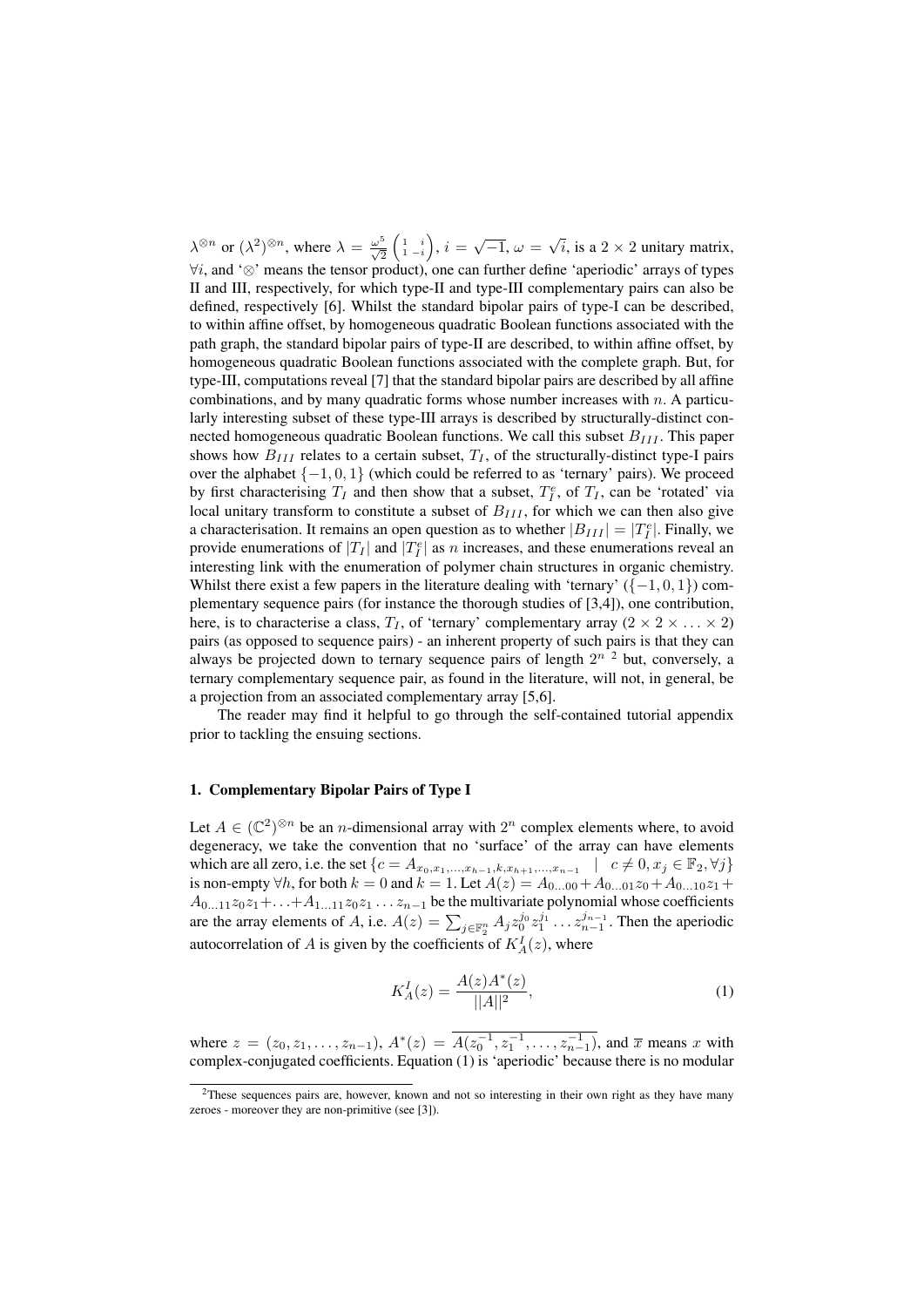reduction on the right-hand side of (1). The superscript, '*I*', in  $K_A^I(z)$  is used to highlight the aperiodicity as being of what we call 'type-I' (as opposed to types II or III as described later).

The continuous Fourier power spectrum of  $A$  is given by the set of evaluations of  $K_A^I(z)$  on the multi-unit circle, and is summarised by

$$
\mathcal{F}^{I}(A) = \{ K^{I}_{A}(v) \mid |v_{j}| = 1, 0 \le j < n \},\tag{2}
$$

where  $v = (v_0, v_1, \ldots, v_{n-1}).$ 

As shown recently [5], the Golay complementary property of certain 'standard' sequence pairs of length  $2^n$  is, more generally, a complementary property of certain array pairs in  $(\mathbb{C}^2)^{\otimes n}$ , obtained by re-interpreting the standard sequence pairs as ndimensional array pairs.

**Definition 1** Let  $(A, B)$  be a pair of arrays in  $(\mathbb{C}^2)^{\otimes n}$ . Then  $(A, B)$  is called a comple*mentary pair of arrays iff*

$$
K_A^I(z) + K_B^I(z) = 2,
$$
\n(3)

*where*  $z = (z_0, z_1, \ldots, z_{n-1})$ *, in which case*  $(A, B)$  *is referred to as a type-I pair.* 

Let,

$$
K_{AB}^I(z) = \frac{A(z)A^*(z) + B(z)B^*(z)}{||A||^2 + ||B||^2},\tag{4}
$$

and

$$
\mathcal{F}^{I}(A,B) = \{ K_{AB}^{I}(v) \mid |v_j| = 1, 0 \le j < n \}. \tag{5}
$$

Then, if  $(A, B)$  is a type-I pair, then  $K_{AB}^I(z) = 1$  and, therefore,  $\mathcal{F}^I(A, B) = \{1\}$ . Actually, equation (5) is true for any  $v$ , not just when  $v_j$  is on the unit circle  $\forall j$ . But the evaluations on the multi-unit circle are special for (4) as they can be described by the action of invertible, determinant 1, matrices in  $(\mathbb{C}^2)^{\otimes n} \times (\mathbb{C}^2)^{\otimes n}$  on A and B, i.e. by the action of unitary matrices whereas, for evaluations off the unit circle, this is not generally the case.

Let  $a(x): \mathbb{F}_2^n \to \mathbb{F}_2$  be a Boolean function in *n* variables, where  $A_x = (-1)^{a(x)} \in$  $\{-1,1\}^n$ ,  $x \in \mathbb{F}_2^n$ . Let  $(a, b)$  be a pair of Boolean functions over n variables, and let  $(A, B), A_x = (-1)^{a(x)}, B_x = (-1)^{b(x)}$  be a corresponding pair of bipolar arrays in  $(\mathbb{C}^2)^{\otimes n}$ . Then, if  $(A, B)$  is a type-I complementary pair, then we say that  $(a, b)$  is a type-I complementary pair of Boolean phase functions.

 $\sum_{i < j} c_{ij} x_i x_j, c_{ij} \in \mathbb{F}_2$ . We identify f with a simple *n*-vertex graph,  $G = (V, E)$ . whose Let f be an *n*-variable homogeneous quadratic Boolean function of the form  $f =$ edge-set  $E = \{ij \mid c_{ij} = 1\}$ .  $f$  is here called *connected* if it is dependent on all *n* variables. We further say that two *n*-variable functions,  $f_1$  and  $f_2$ , are *structurallydistinct* if there does not exist a permutation,  $\pi$ , of the elements  $\{0, 1, \ldots, n-1\}$  such that  $f_1(x_{\pi(0)}, x_{\pi(1)}, \ldots, x_{\pi(n-1)}) = f_2(x)$ . Observe that, for homogeneous quadratics, this is the same as saying that the two graphs associated with  $f_1$  and  $f_2$  are non-isomorphic.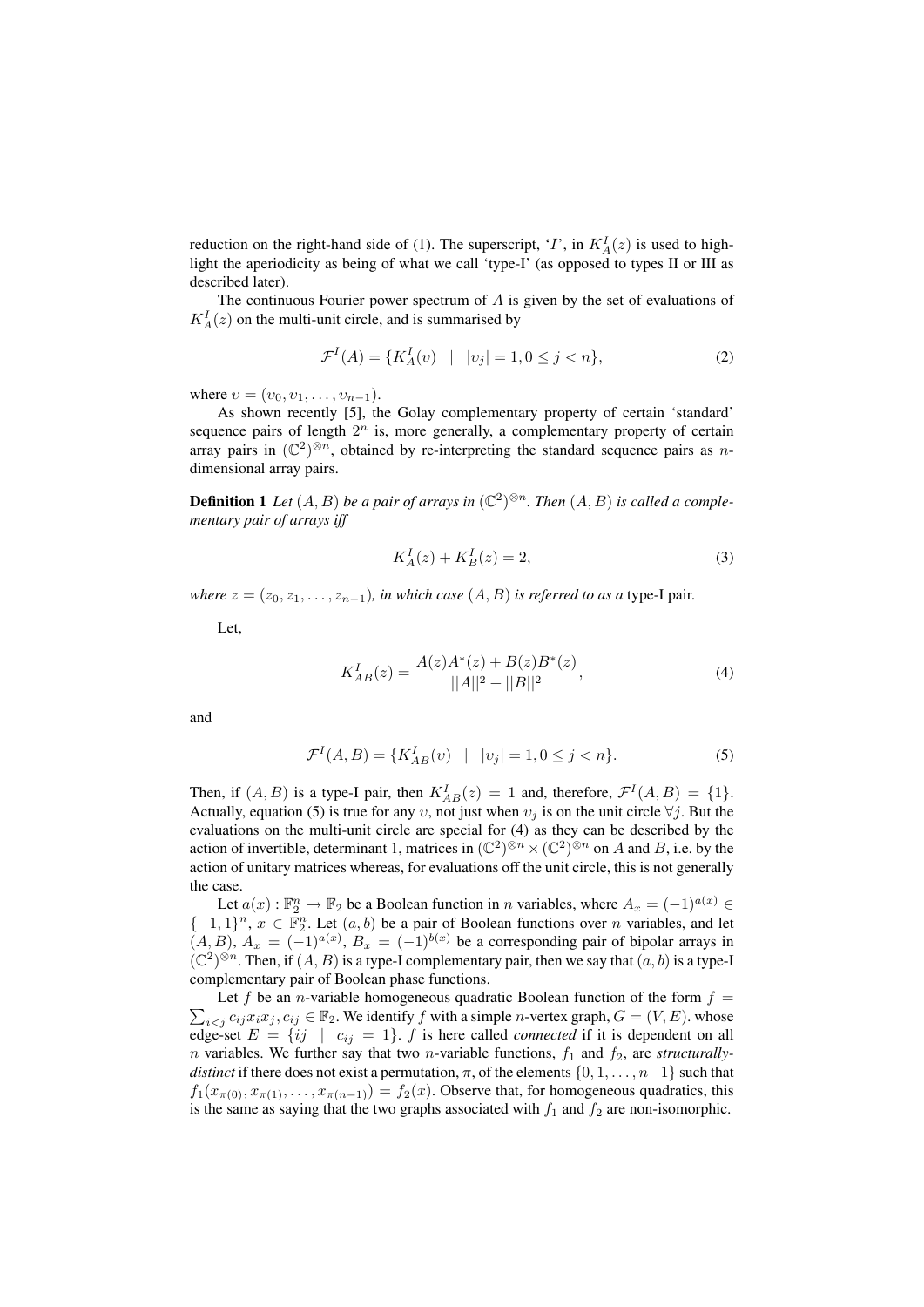To within the addition of affine terms, there is only one known [1] structurallydistinct pair of type-I complementary Boolean phase functions,  $(p, p')$ , as given by,

$$
p = \sum_{j=0}^{n-2} x_j x_{j+1}
$$
,  $p' = p + x_0$ , or  $p' = p + x_{n-1}$ .

Moreover  $p$  is, in this case, connected. By interpreting the quadratic terms of  $p$  as edges of a simple graph we see that p represents the *path graph* of n vertices, as given by the edge set  $E = \{01, 12, \ldots, (n-2)(n-1)\}.$ 

For an example type-I pair and its properties, see Appendix - Type-I. Here are some fundamental symmetries of type-I pairs.

**Lemma 1** Let  $(A(z), B(z))$  be an *n*-dimensional type-I complementary pair, written in polynomial form. Then, for s and t arbitrary integers,  $(A(z)y^s, B(z)y^t)$  is an *n or*  $n + 1$ -dimensional type-I complementary pair for  $y \in \{z_0, z_1, \ldots, z_{n-1}\}$  or  $y \cap \{z_0, z_1, \ldots, z_{n-1}\} = \emptyset$ , respectively.

**Lemma 2** Let  $(A, B)$  be an *n*-dimensional type-I complementary pair. Let  $\alpha, \beta \in \mathbb{F}_2^n$ . *Then*  $(A', B')$  *is an n-dimensional type-I complementary pair for*  $A'_{x_0, x_1, \ldots, x_{n-1}}$  =  $A_{x_0+\beta_0,x_1+\beta_1,...,x_{n-1}+\beta_{n-1}} \times (-1)^{\alpha(x)}, B'_{x_0,x_1,...,x_{n-1}} = B_{x_0+\beta_0,x_1+\beta_1,...,x_{n-1}+\beta_{n-1}} \times$  $(-1)^{\alpha(x)}$ , where  $\alpha(x)$  *is an arbitrary affine Boolean function.* 

**Lemma 3** *Let*  $(A, B)$  *be an n-dimensional type-I complementary pair. Let* π *be a permutation of the elements*  $\{0, 1, \ldots, n-1\}$ *. Then*  $(A', B')$  *is an n-dimensional type-I* complementary pair for  $A'_{x_0,x_1,...,x_{n-1}} = A_{x_{\pi(0)},x_{\pi(1)},...,x_{\pi(n-1)}}, B'_{x_0,x_1,...,x_{n-1}} =$  $B_{x_{\pi(0)},x_{\pi(1)},...,x_{\pi(n-1)}}, x \in \mathbb{F}_2^n.$ 

The fundamental secondary construction for type-I pairs is as follows.

Lemma 4 *[9,10,5] Let* (A, B) *and* (C, D) *be* n *and* m*-dimensional type-I pairs, respectively. Using polynomial notation, let*

$$
F(z, y) = C(y)A(z) + D^*(y)B(z), \qquad G(z, y) = D(y)A(z) - C^*(y)B(z).
$$

*Then*  $(F, G)$  *is an*  $n + m$ *-dimensional type-I pair.* 

**Lemma 5** *If*  $(A^n, B^n)$  *is an n-dimensional type-I pair, then*  $(A^{n+1}, B^{n+1})$  *is an n* + 1*dimensional type-I pair for*  $A^{n+1} = (A^n, B^n)$ ,  $B^{n+1} = (A^n, -B^n)$ .

**Proof:** Represent  $(A^n, B^n)$  by  $(A(z), B(z))$ . Set  $C(y) = 1$  and  $D^*(y) = y$ . Then, from lemma 4,  $F(z, y) = A(z) + yB(z)$ ,  $G(z, y) = A(z)y^{-1} - B(z)$ . The lemma then follows by assigning  $A = F$ ,  $B = G$ ,  $s = 0$ ,  $t = 1$ , and then invoking lemma 1 for y a new variable. QED.

**Lemma 6** *If*  $(A^n, B^n)$  *is an n-dimensional type-I pair, then*  $(A^{n+1}, B^{n+1})$  *is an n* + 1*dimensional type-I pair for*  $A^{n+1} = (A, 0)$ ,  $B^{n+1} = (0, B)$ .

**Proof:** The lemma follows by assigning  $s = 0$ ,  $t = 1$  and invoking lemma 1 for y a new variable. QED.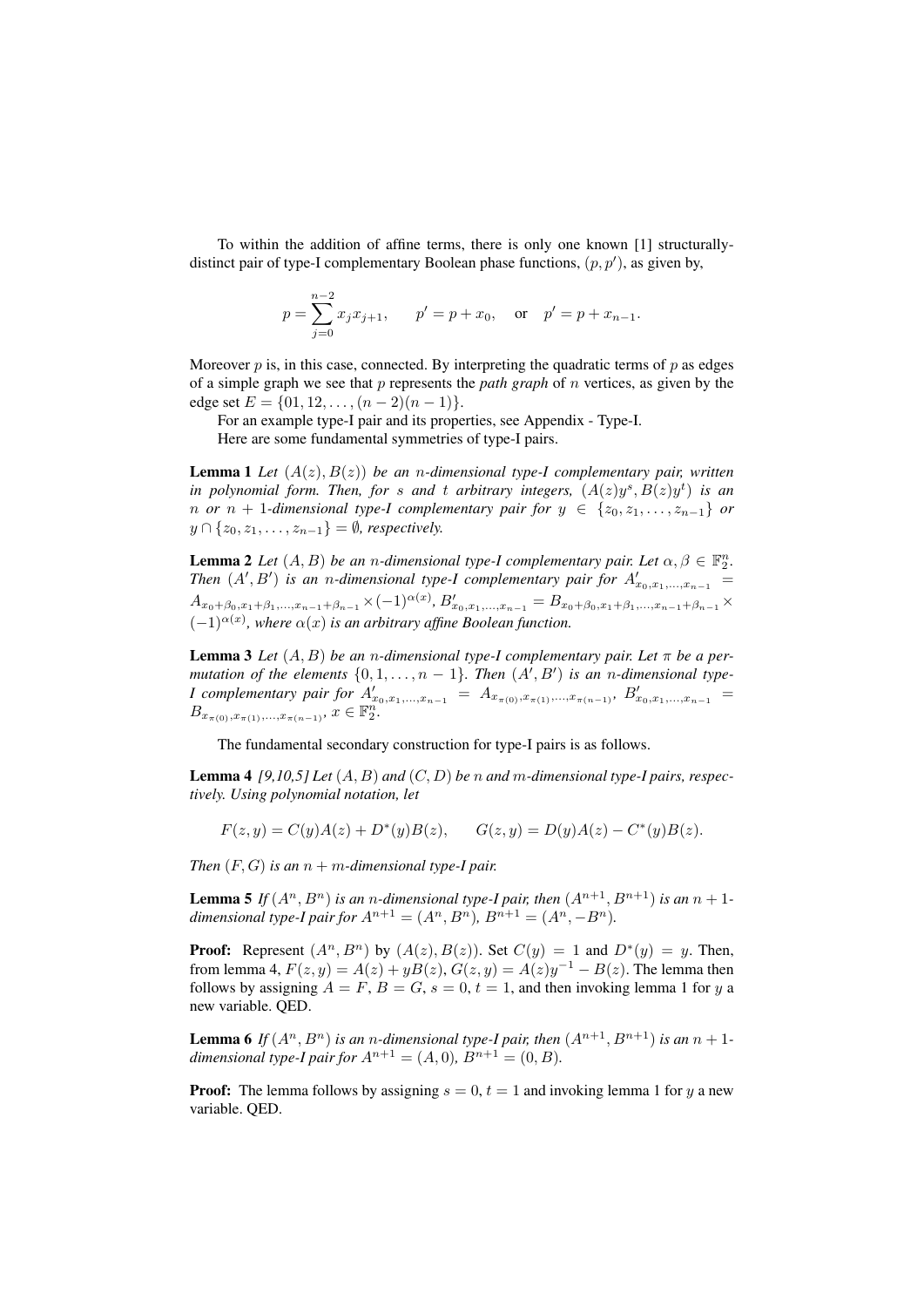**Lemma 7** *If*  $(A^n, B^n)$  *is an n-dimensional type-I pair such that*  $A^n = (A^{n-1}, B^{n-1})$ *,*  $B^{n} = (A^{n-1}, -B^{n-1})$ , then  $(A^{n+1}, B^{n+1})$  *is an*  $n + 1$ -dimensional type-I pair for  $A^{n+1} = (A^{n-1}, 0, 0, B^{n-1}), B^{n+1} = (A^{n-1}, 0, 0, -B^{n-1}).$ 

**Proof:** Apply lemma 6 to  $(A^{n-1}, B^{n-1})$  to obtain  $(A^n, B^n)$ , where  $A^n = (A^{n-1}, 0)$ ,  $B<sup>n</sup> = (0, B<sup>n-1</sup>)$ , then apply lemma 5 to  $(A<sup>n</sup>, B<sup>n</sup>)$ . QED.

## 2. Three Types of Aperiodicity

[6] introduced two new forms of aperiodicity. For  $\alpha \in \mathbb{C}$ , let

$$
V_I = \left\{ \frac{1}{\sqrt{2}} \begin{pmatrix} 1 & \alpha \\ 1 & -\alpha \end{pmatrix} \mid \forall \alpha, |\alpha| = 1 \right\}
$$
 (6)

be a set of 2  $\times$  2 unitary matrices. Let  $u = \frac{1}{\sqrt{2}}$ 2  $\begin{pmatrix} 1 & \alpha \end{pmatrix}$  $1 - \alpha$  $\Big) \in V_I$  for some  $\alpha$ . Consider the univariate polynomial  $A(z) = A_0 + A_1 z$ . Then  $(A(\alpha), A(-\alpha))^T = \sqrt{2\pi i z}$  $\overline{2}u(A_0,A_1)^T.$ Thus A can be evaluated on the unit circle by applying u to the vector  $A = (A_0, A_1)^T$ ,  $\forall$  unimodular  $\alpha$ . Using this observation, and tensoring to n dimensions then, from (2),

$$
\mathcal{F}^I(A) = \left\{ \frac{2^n}{||A||^2} |\hat{A}_{U,k}|^2 \mid \hat{A}_U = UA, \forall U \in V_I^{\otimes n}, \forall k \in \mathbb{F}_2^n \right\}.
$$
 (7)

In words, the set of points comprising the continuous Fourier power spectrum of  $A$  is equal to the union of the set of normalised squared-magnitudes of the array elements of  $\hat{A}_U$ , taken over all possible matrices U in  $V_I^{\otimes n}$ , where  $\hat{A}_U$  is the unitary transform of A with respect to  $U$ .

The complete set of  $2 \times 2$  unitary matrices can be given by

$$
V = \{ \Delta \begin{pmatrix} \cos \theta & \sin \theta \alpha \\ \cos \theta & -\sin \theta \alpha \end{pmatrix} \quad | \quad \forall \alpha, |\alpha| = 1, \forall \theta \},
$$
 (8)

where  $\Delta$  is any diagonal or anti-diagonal unitary 2 × 2 matrix.  $V_I$  is only a subset of V.

We now consider, more generally, the action of unitaries from three sets of unitary matrices on arrays  $A \in (\mathbb{C}^2)^{\otimes n}$ . We call the three sets  $V_I^{\otimes n}$ ,  $V_{II}^{\otimes n}$  and  $V_{III}^{\otimes n}$ , where  $V_I$  is defined previously in (6),

$$
V_{II} = \left\{ \begin{pmatrix} \cos(\theta) & \sin(\theta) \\ \sin(\theta) - \cos(\theta) \end{pmatrix} \quad | \quad \forall \theta \right\} \tag{9}
$$

and

$$
V_{III} = \left\{ \begin{pmatrix} \cos(\theta) & i\sin(\theta) \\ \sin(\theta) - i\cos(\theta) \end{pmatrix} \mid \forall \theta \right\}, \text{ where } i = \sqrt{-1}.
$$
 (10)

Then, by analogy with  $F<sup>I</sup>$ ,  $F<sup>II</sup>$  is given by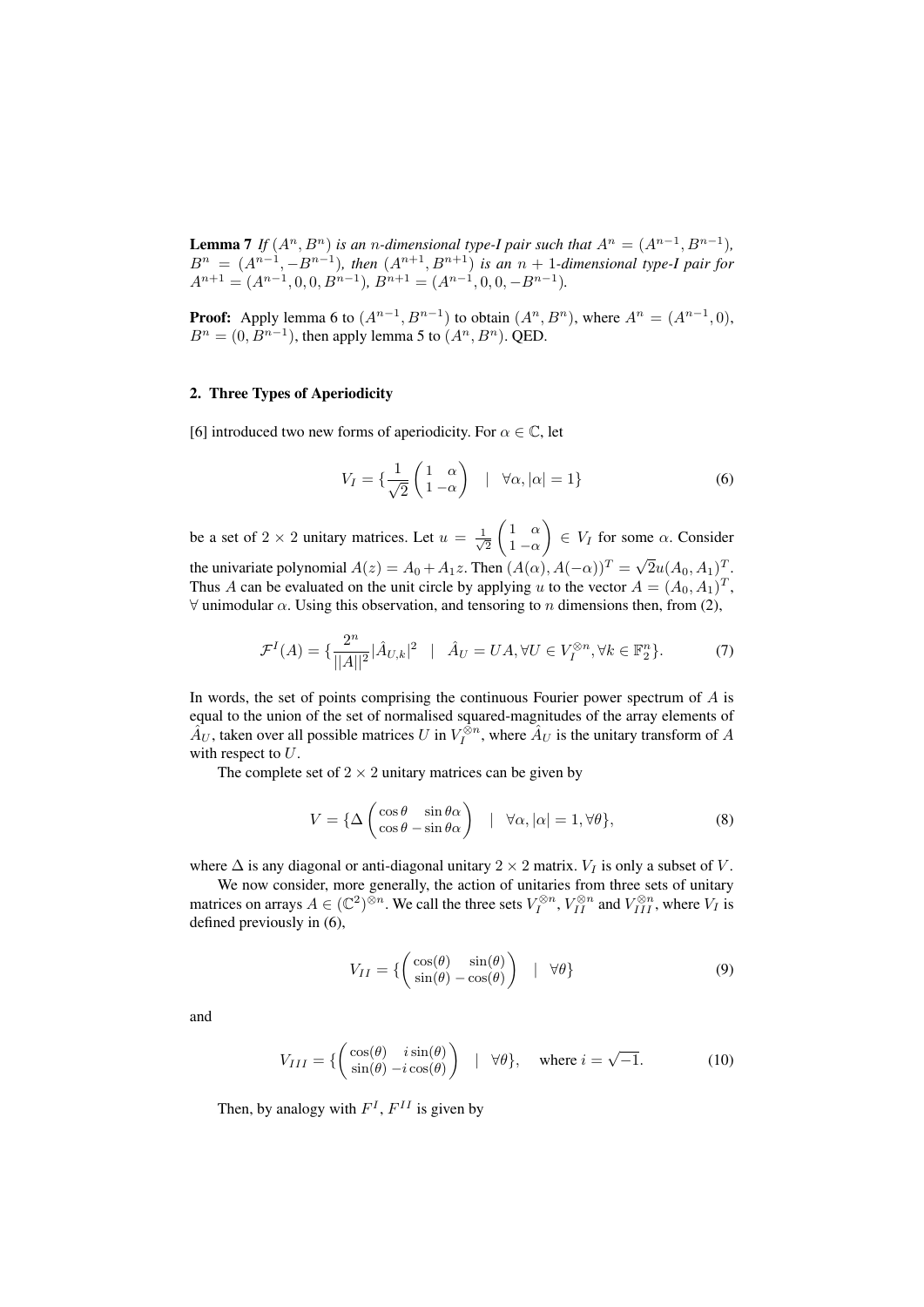$$
\mathcal{F}^{II}(A) = \{ \frac{2^n}{||A||^2} |\hat{A}_{U,k}|^2 \mid \hat{A}_U = UA, \forall U \in V_{II}^{\otimes n}, \forall k \in \mathbb{F}_2^n \},\tag{11}
$$

and  $F^{III}$  by

$$
\mathcal{F}^{III}(A) = \{ \frac{2^n}{||A||^2} |\hat{A}_{U,k}|^2 \mid \hat{A}_U = UA, \forall U \in V_{III}^{\otimes n}, \forall k \in \mathbb{F}_2^n \}. \tag{12}
$$

The relationship between  $V_I$ ,  $V_{II}$ , and  $V_{III}$  is via the multiplicative action on  $V_I$  of  $\lambda$ , which is a generator for the cyclic group,  $\mathbb{T} = \{I, \lambda, \lambda^2\}$ , of order 3, where

$$
\lambda = \frac{\omega^5}{\sqrt{2}} \begin{pmatrix} 1 & i \\ 1 & -i \end{pmatrix},
$$

 $i = \sqrt{-1}, \omega =$ √ i, and I is the  $2 \times 2$  identity matrix. Specifically,

$$
V_I = \Delta V_{III} \lambda = \Delta' V_{II} \lambda^2 = V_I \lambda^3,
$$

where  $\Delta$  and  $\Delta'$  are certain diagonal 2 × 2 unitaries <sup>3</sup>. The right-multiplicative action of  $\lambda$  *rotates*  $V_I$  to  $V_{II}$ ,  $V_{II}$  to  $V_{III}$ , and  $V_{III}$  to  $V_I$ , to within left-multiplication by  $\Delta'$ ,  $\Delta'^{-1}\Delta$ , and  $\Delta^{-1}$ , respectively. More generally  $V_I^{\otimes n} = \Delta V_{III}^{\otimes n} \lambda^{\otimes n} = \Delta' V_{II}^{\otimes n} (\lambda^2)^{\otimes n}$ , where  $\Delta$  and  $\Delta'$  are now tensor products of the previous diagonal 2 × 2 unitaries. <sup>4</sup> We have introduced three sets of unitary matrix obtained by means of the rotation action of  $\lambda$  on  $V_I$ . Given an array  $A \in (\mathbb{C}^2)^{\otimes n}$ , and associated multivariate polynomial  $A(z) = A(z_0, z_1, \ldots, z_{n-1})$ , and remembering that  $\overline{A(z)}$  means  $A(z)$  with conjugated coefficients,

Lemma 8 *[6]* <sup>5</sup>

*Type-I aperiodic properties of A are expressed by*  $K_A^I(z) = \frac{A(z)A^*(z)}{||A||^2}$ , *Type-II aperiodic properties of A are expressed by*  $K_A^{II}(z) = \frac{2^n A(z) \overline{A(z)}}{\|A\|^2 \prod_{i=1}^{n-1} (1+\|z_i\|^2)}$  $\frac{2^{\Box}A(z)A(z)}{||A||^2 \prod_{j=0}^{n-1} (1+z_j^2)},$ *Type-III aperiodic properties of A are expressed by*  $K_A^{III}(z) = \frac{2^n A(z) \overline{A(-z)}}{|A||^2 \prod_{i=1}^{n-1} (1-z)^i}$  $\frac{2^{\Box}A(z)A(-z)}{||A||^2 \prod_{j=0}^{n-1} (1-z_j^2)}$ 

<sup>&</sup>lt;sup>3</sup>Specifically, for  $V_I$ ,  $V_{II}$ , and  $V_{III}$  as in (6), (9), and (10), respectively,  $\Delta = \omega^3 \left( \frac{e^{-i\theta}}{2} \right)^{1/3}$ 0  $e^{i(\frac{\pi}{2}-\theta)}$  $\bigg)$  $\alpha = e^{i(\frac{\pi}{2}-2\theta)}$ , and  $\Delta' = \omega^5 \beta^{-1} \begin{pmatrix} 1 & 0 \\ 0 & -i \end{pmatrix}$ ,  $\beta = \alpha^{-\frac{1}{2}}$ ,  $\cos \theta = \frac{\beta + \beta^{-1}}{2}$ , and  $\sin \theta = \frac{\beta^{-1} - \beta}{2i}$ .

<sup>&</sup>lt;sup>4</sup>We choose to rotate by  $\lambda$  because the *local Clifford group* for  $2 \times 2$  unitaries, splits as  $\mathbb{D} \times \mathbb{T}$ , where  $\mathbb{D}$  is a subgroup comprising 64 diagonal and anti-diagonal  $2 \times 2$  unitaries, and the local Clifford group is defined to be the group of 192 matrices that *stabilizes* the *Pauli group* [11], otherwise known as the *discrete Heisenberg-Weyl group* or *extra-special 2-group* [12] The rows of I, λ, and λ 2 also form a complete set of 3 *mutually-unbiased bases* [13].

<sup>&</sup>lt;sup>5</sup>Observe that [6] quoted  $A(z)^2$  and  $A(z)A(-z)$  for types II and III on the assumption that A was a bipolar array. But, more generally, for an array with possibly complex coefficients, it is more correct to write  $A(z)\overline{A(z)}$ and  $A(z)\overline{A(-z)}$  respectively, as in the version of the lemma in this paper.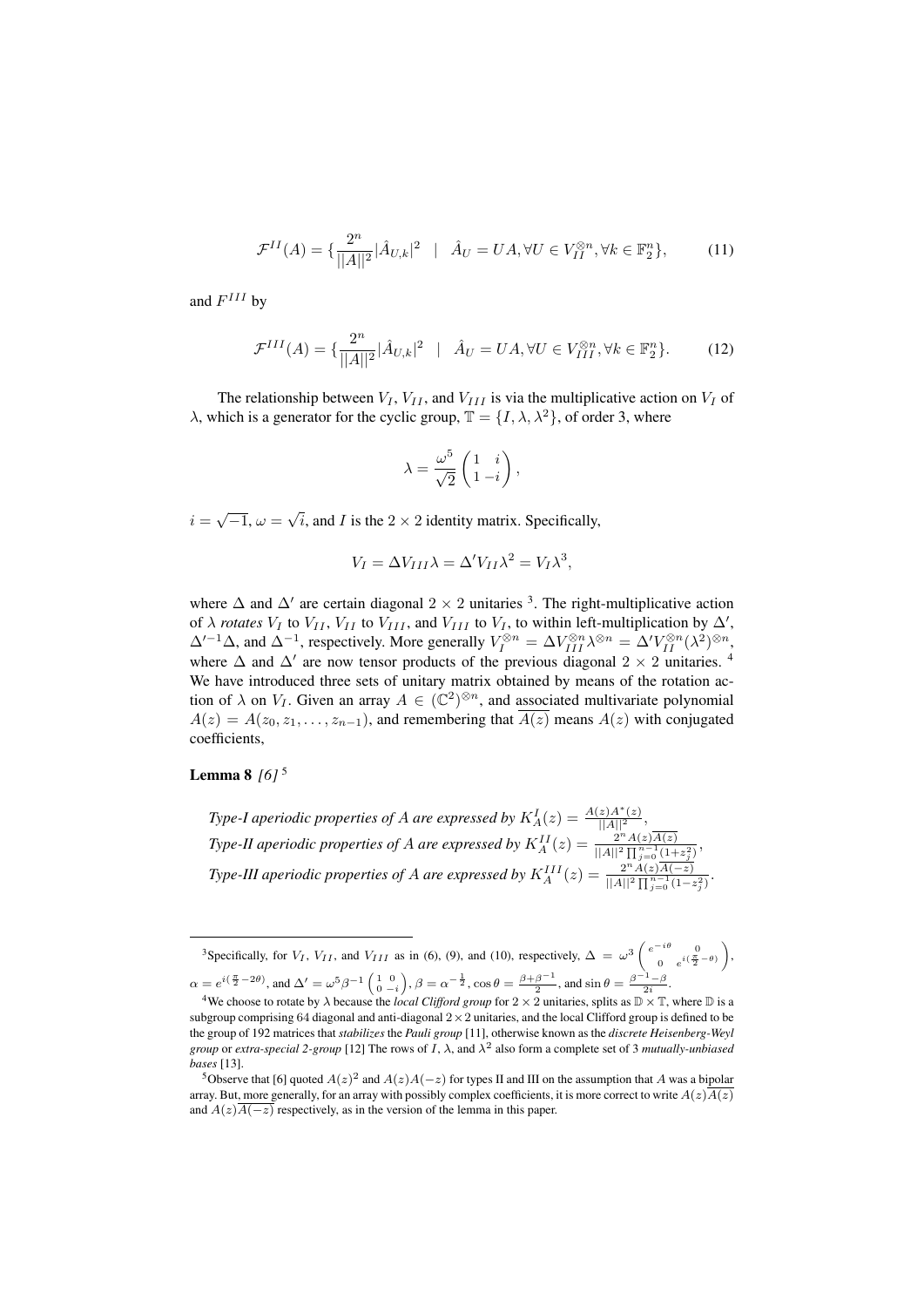**Proof:** (sketch) Just as the aperiodic (non-modular) multiplication of  $A(z)$ , namely  $K_A^I(z) = \frac{A(z)A^*(z)}{||A||^2}$ , generates spectral set  $\mathcal{F}^I(A)$  (see (7)) by evaluation of  $K_A^I(z)$  on the multi-unit circle  $z_j = v_j$ ,  $|v_j| = 1$ ,  $\forall j$ , we seek suitable aperiodic multiplications,  $K_A^{II}(z)$ , and  $K_A^{III}(z)$ , of  $A(z)$ , and suitable subsets  $S_{II}$  and  $S_{III}$ , of *n*-dimensional complex space, such that spectral sets  $\mathcal{F}^{II}(A)$  and  $\mathcal{F}^{III}(A)$ , ((11), and (12), respectively), are generated by evaluations of  $K_A^{II}(z)$ , and  $K_A^{III}(z)$  over the sets  $S_{II}$  and  $S_{III}$ , respectively. We write  $V_{II}$  (see (9)) as

$$
V_{II} = \left\{ \begin{pmatrix} \cos(\theta) & 0 \\ 0 & \sin(\theta) \end{pmatrix} \begin{pmatrix} 1 & \tan(\theta) \\ 1 & \frac{-1}{\tan(\theta)} \end{pmatrix} \quad | \quad \forall \theta \right\}.
$$
 (13)

For  $v = \tan(\theta)$  and  $v = \frac{-1}{\tan(\theta)}$ , re-express the elements of the diagonal matrix of (13) as

$$
\cos \theta = \frac{1}{\sqrt{1+v^2}}, \quad v = \tan(\theta),
$$
  
\n
$$
\sin \theta = \frac{1}{\sqrt{1+v^2}}, \quad v = \frac{-1}{\tan(\theta)},
$$
\n(14)

respectively. We therefore express a set  $\mathcal{Q} = \{ \hat{A}_{U,k} \mid \hat{A}_U = UA, \forall U \in V_{II}^{\otimes n}, \forall k \in$  $\mathbb{F}_2^n$  as  $\mathcal{Q} = \{(\prod_{j=0}^{n-1} \frac{1}{\sqrt{1-j}})$  $\frac{1}{(1+v_j^2)}A(v)$  |  $v \in S_{II} = \Re^n$  }. But, from (11), each element in  $\mathcal{F}^{II}(A)$  is the normalised square of the magnitude of each element in Q. So  $\mathcal{F}^{II}(A)$  =  $\{K_A^{II}(v)=\frac{2^nA(v)\overline{A(v)}}{\|A\|^2\prod_{n=1}^{n-1}(1+\)}\}$  $\frac{2^n A(v) A(v)}{||A||^2 \prod_{j=0}^{n-1} (1+v_j^2)}$  |  $v \in S_{II} = \Re^n$  }.

A similar argument holds for type-III, but now  $v_j = i \tan(\theta_j)$  and  $v_j = \frac{-i}{\tan \theta_j}$ ,  $\forall j$ . Moreover, instead of  $|A(z)|^2 = A(z) \overline{A(z)}$  for  $z \in \Re^n$ , we have  $|A(z)|^2 = A(z) \overline{A(-z)}$ for  $z \in \mathbb{S}^n$ . OED.

#### 3. Complementary Bipolar Pairs of Types II and III

In the previous section we showed that, for arrays in  $(\mathbb{C}^2)^{\otimes n}$ , one can 'rotate' the concept of aperiodicity by successive right-multiplications of the transform kernel by  $\lambda^{\otimes n}$ . This also implies a rotated concept of complementarity and we now define type-II and type-III complementarity for arrays in  $(\mathbb{C}^2)^{\otimes n}$ .

**Definition 2** Let  $(A, B)$  be a pair of arrays in  $(\mathbb{C}^2)^{\otimes n}$ . Then  $(A, B)$  is called a comple*mentary pair of arrays of type-II or type-III iff*

$$
K_A^{II}(z) + K_B^{II}(z) = 2,
$$
\n(15)

*or*

$$
K_A^{III}(z) + K_B^{III}(z) = 2,
$$
\n(16)

*respectively, where*  $z = (z_0, z_1, \ldots, z_{n-1})$ *.* 

Let,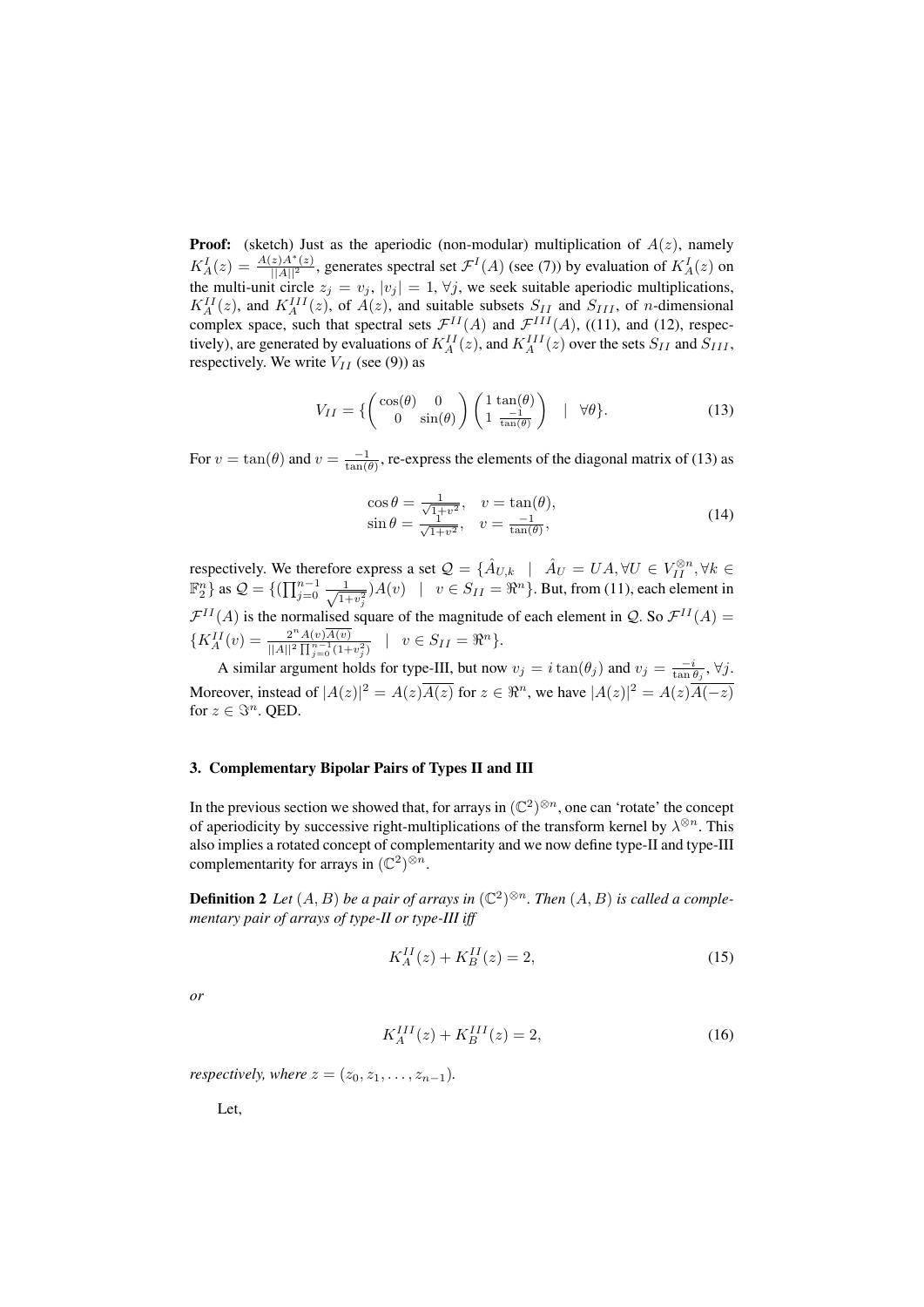$$
K_{AB}^{II}(z) = \frac{2^n}{\prod_{j=0}^{n-1} (1+z_j^2)} \left( \frac{A(z)\overline{A(z)} + B(z)\overline{B(z)}}{||A||^2 + ||B||^2} \right),\tag{17}
$$

and

$$
\mathcal{F}^{II}(A,B) = \{ K_{AB}^{II}(v) \mid v \in \Re^n \}.
$$
 (18)

Then, from the proof of (8), if  $(A, B)$  is a type-II pair, then  $\mathcal{F}^{II}(A, B) = \{1\}.$ Let,

$$
K_{AB}^{III}(z) = \frac{2^n}{\prod_{j=0}^{n-1} (1-z_j^2)} \left( \frac{A(z)\overline{A(-z)} + B(z)\overline{B(-z)}}{\|A\|^2 + \|B\|^2} \right),\tag{19}
$$

and

$$
\mathcal{F}^{III}(A,B) = \{K_{AB}^{III}(v) \mid v \in \mathcal{F}^n\}.
$$
 (20)

Then, from the proof of (8), if  $(A, B)$  is a type-III pair, then  $\mathcal{F}^{III}(A, B) = \{1\}$ .

Similar to type-I, equations (18) and (20) are true for any  $v$ , not just when  $v_i$  is on the real or imaginary axis, respectively,  $\forall j$ . But the evaluations on the multi-real axis (resp. multi-imaginary axis) are special for (17) (resp. (19)) as, from the proof of (8), they can be described by the action of unitary matrices in  $(\mathbb{C}^2)^{\otimes n} \times (\mathbb{C}^2)^{\otimes n}$  on A and B, whereas, for evaluations off the real or imaginary axis, respectively,  $\forall j$ , this is not generally the case.

For type-II, computations identify [7,6] only one structurally-distinct complementary pair of Boolean phase functions,  $(p, p')$ , as given by,

$$
p = \sum_{j < k} x_j x_k, \qquad p' = p + \sum_j x_j.
$$

p represents the *complete graph* of n vertices, as given by the edge set  $E =$  $\{01, 02, \ldots, 0(n-1), 12, 13, \ldots, 1(n-1), 20, \ldots (n-2)(n-1)\}\$ , and p is connected.

For type-III there are many structurally-distinct complementary pairs of quadratic or affine Boolean phase functions,  $(p, p')$ , both connected and unconnected [7,6]. To begin with,  $(p, p')$  is type-III complementary for any affine p and p'. Moreover, there are many type-III complementary pairs of quadratic Boolean phase functions whose number appears to increase with  $n$ . In this paper we characterise only a subset of these quadratic functions. One example is

$$
p = \sum_{j=1}^{n-1} x_0 x_j
$$
,  $p' = p + \sum_{j=1}^{n-1} x_j$  or  $p' = p + x_0$ .

For this example, p represents the *star graph* of n vertices, as given by the edge set  $E = \{01, 02, \ldots, 0(n-1)\}\$ , and p is connected.

For fixed n, let  $B_{III}$  be the set of type-III structurally-distinct complementary connected homogeneous quadratic Boolean phase functions.

For an example type-III pair and its properties, see Appendix - type-III.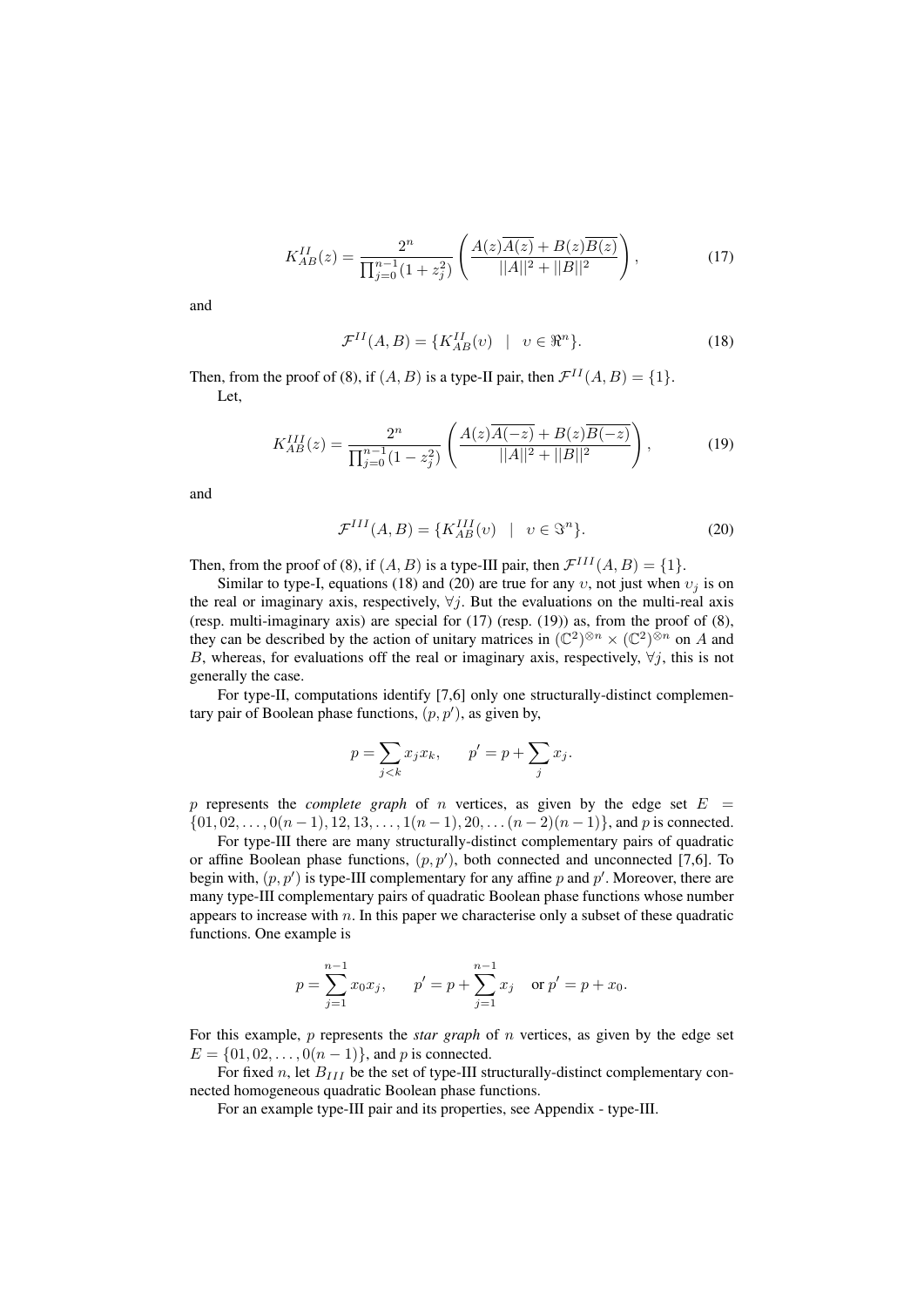## 4. Complementary  $\{-1,0,1\}$  Pairs of Type I

We now consider both Boolean *magnitude* functions, m, and Boolean *phase* functions, p, where we tacitly assume, where appropriate, that  $m(x)$  is embedded in the real numbers  $\{0, 1\}$  - we omit normalisation.

**Theorem 1** Let  $p, m : \mathbb{F}_2^n \to \mathbb{F}_2$  be two *n*-variable Boolean functions. Fix  $q \in$  ${0, 1, \ldots, n}$  *and let*  $Q = {0, 1, \ldots, q-1}$ *. Fix*  $r = (r_q, r_{q+1}, \ldots, r_{n-1})$ *, where*  $r_k \in Q$ *,*  $∀k. Let p(x) = x_0x_1 + x_1x_2 + ... + x_{q-2}x_{q-1}, p'(x) = p(x) + x_t, t ∈ {0, q-1}, and$  $m(x) = \prod_{k=q}^{n-1} (x_k + x_{r_k} + 1)$ *. Let*  $A, B \in (\mathbb{C}^2)^{\otimes n}$  *such that* 

$$
A_x = m(x)(-1)^{p(x)}, \qquad B_x = m(x)(-1)^{p'(x)}, \quad x \in \mathbb{F}_2^n.
$$

*Then*  $(A, B)$  *is a type-I pair over the alphabet*  $\{-1, 0, 1\}$ *.* 

**Proof:** Let  $Q^n = \{s_0, s_1, \ldots, s_{q^{(n)}-1}\}$  be an ordered set of  $q^{(n)}$  distinct integers, where  $q^{(n)} \in \{0, 1, \ldots, n-1\}$ ,  $Q^n \subset \{0, 1, \ldots, n-1\}$ . Let  $(A^n, B^n)$  be a complementary pair of type-I over  $\{-1, 0, 1\}$ , such that  $A_x^n = m^n(x)(-1)^{p^n(x)}$ ,  $B_x^n = m^n(x)(-1)^{p^m(x)}$ , where  $m^{n}(x)$ ,  $p^{n}(x)$ ,  $p'^{n}(x)$  are the following Boolean functions of *n* variables:

$$
p^{n}(x) = x_{s_0}x_{s_1} + x_{s_1}x_{s_2} + \ldots + x_{s_{q(n)}-2}x_{s_{q(n)}-1},
$$
  
\n
$$
p'^{n}(x) = p^{n}(x) + x_{s_{q(n)}-1},
$$
  
\n
$$
m^{n}(x) = \prod_{\forall k \in \{0,1,\ldots,n-1\} \backslash Q^{n}} (x_k + x_{r_k} + 1), \qquad r_k \in Q^n, \forall k.
$$

Then  $(A^{n+1}, B^{n+1})$  is a complementary pair of type-I over  $n+1$  binary variables, where, if  $\tilde{x} = (x_0, x_1, \dots, x_n)$ , then  $A_{\tilde{x}}^{n+1} = m^n(\tilde{x})(-1)^{p^n(\tilde{x})}$ ,  $B_{\tilde{x}}^n = m^n(\tilde{x})(-1)^{p'^n(\tilde{x})}$ , and either

a) (from lemma 5)

$$
q^{(n+1)} = q^{(n)} + 1, \qquad Q^{n+1} = Q^n \cup \{s_{q^{(n)}}\},
$$
  
\n
$$
p^{n+1}(\tilde{x}) = p^n(x) + x_{s_{q^{(n)}-1}} x_{s_{q^{(n)}}},
$$
  
\n
$$
p'^{n+1}(\tilde{x}) = p^{n+1}(\tilde{x}) + x_{s_{q^{(n)}}},
$$
  
\n
$$
m^{n+1}(\tilde{x}) = m^n(x),
$$

or b) (from lemma 7)

$$
q^{(n+1)} = q^{(n)}, \qquad Q^{n+1} = Q^n,
$$
  
\n
$$
p^{n+1}(\tilde{x}) = p^n(x),
$$
  
\n
$$
p'^{n+1}(\tilde{x}) = p'^n(x),
$$
  
\n
$$
m^{n+1}(\tilde{x}) = m^n(x)(x_n + x_{r_n} + 1), \qquad r_n \in Q^n.
$$

As an initial case for the induction, we can take  $n = 1$ ,  $Q^n = \{0\}$ ,  $q^{(1)} = 1$ ,  $p^1(x) = 0$ ,  $p^{1}(x) = x_0$ , and  $m^1(x) = 1$ . The theorem then follows by applying the recursive step  $n-1$  times from the initial case, and then applying a permutation,  $\pi$ , of  $\{0, 1, \ldots, n-1\}$ to the elements of x that satisfies  $\pi(Q^n) = \{0, 1, \ldots, q^{(n)} - 1\}$  where, from lemma 3, the complementary property of the resulting array pair is preserved. QED.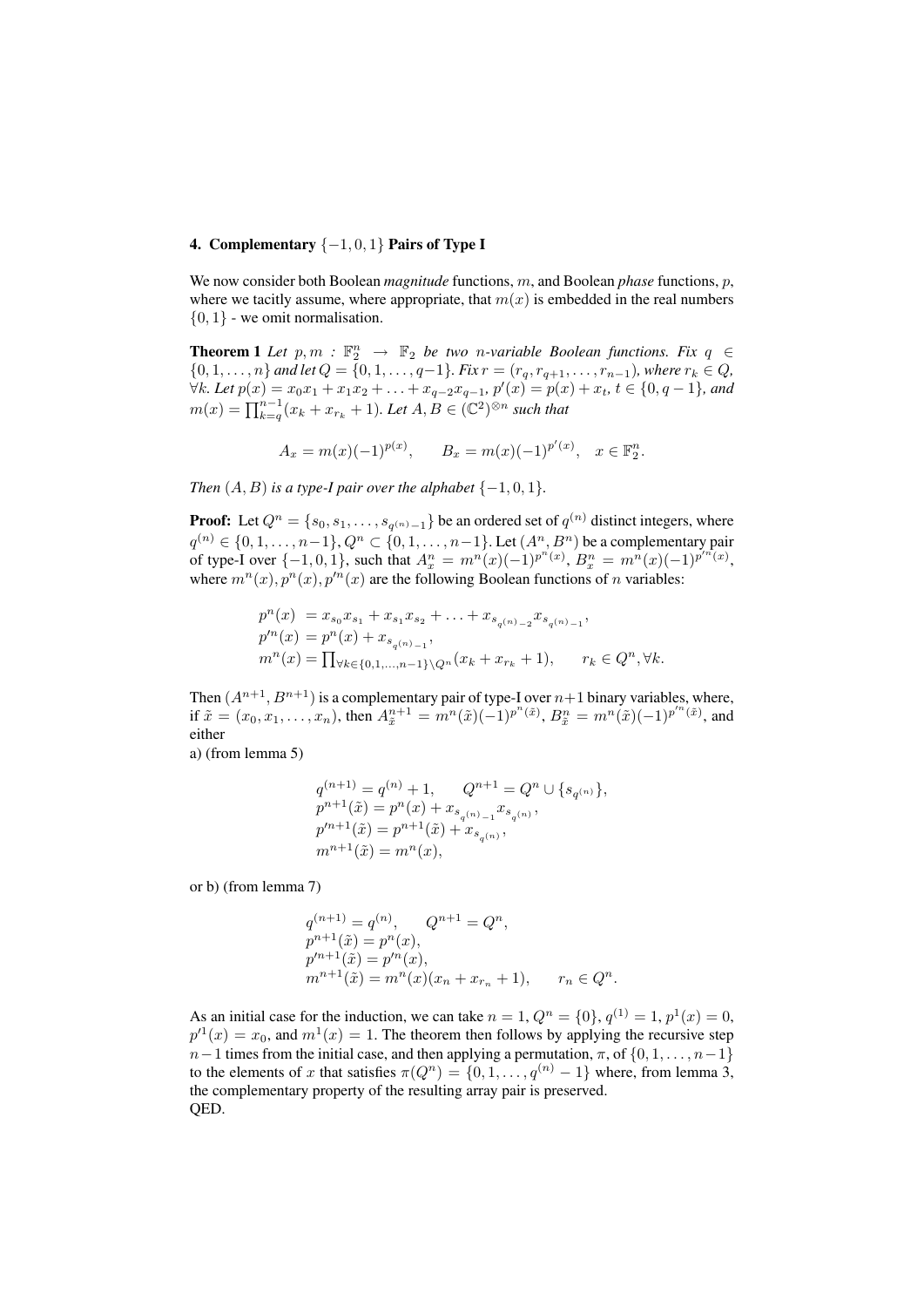We refer to the A arrays generated by theorem 1 as *restricted path graphs*, where  $p(x)$  is the path, and  $m(x)$  is the product of restrictions. For fixed n, let  $T_I$  be a representative set of all such structurally-distinct restricted path graphs. The path graph is a member of  $T_I$  for the case where  $q = n$ .

**Conjecture 1** *For any n, each type-I complementary array over the alphabet*  $\{-1, 0, 1\}$ *is, to within symmetries, a restricted path graph.*

A similar conjecture that each type-I bipolar complementary array is of standard form (i.e. a path graph) remains open and, therefore, conjecture 1 is also non-trivial.

#### 5. Rotating Restricted Path Graphs to Complementary Bipolar Pairs of Type-III

Consider  $A$  as constructed using theorem 1. Generalising the definition of bent functions [14] we say that  $A_x$  is a *bent function* if  $\hat{A} = H^{\otimes n}A$  satisfies  $|\hat{A}_k|$  invariant over k, where  $H = \frac{1}{\sqrt{2}}$ 2  $\begin{pmatrix} 1 & 1 \end{pmatrix}$  $1 - 1$ ). We now identify a subset of  $T_I$  such that each array in the subset is bent. For U an arbitrary 2  $\times$  2 unitary matrix, let  $U_j = I^{\otimes j} \otimes U \otimes I^{\otimes n-j-1}$ , where I is the 2  $\times$  2 identity matrix. Further, for S an integer set, let  $U_S = \prod_{j \in S} U_j$ . We require the following two lemmas which, in turn, require notation. Let  $x = (x_0, x_1, \ldots, x_{n-1}),$ as before. For an arbitrary ordered set,  $S = \{s_0, s_1, \ldots, s_{|S|-1}\}\$ , of distinct integers, let  $x_S = (x_{s_0}, x_{s_1}, \ldots, x_{s_{|S|-1}}).$ 

**Lemma 9** *For*  $j \in \{0, 1, \ldots, n-1\}$ *, let E and F be two ordered sets such that*  $E \cup F =$  $\{0, 1, \ldots, n-1\} \setminus \{j\}$  and  $E \cap F = \emptyset$ . Let  $c(x_E) : \mathbb{F}_2^{|E|} \to \mathbb{F}_2$ ,  $d(x_E, x_F) : \mathbb{F}_2^{n-1} \to \mathbb{F}_2$ , *be Boolean functions. Then, to within normalisation,*

$$
H_j(x_j + c(x_E) + 1)(-1)^{d(x_E, x_F)} = (-1)^{x_j c(x_E) + d(x_E, x_F)}.
$$

#### Proof: Omitted.

A corollary of lemma 9 is obtained by recursion:

**Corollary 1** *For*  $S \subset \{0, 1, \ldots, n-1\}$ *, let*  $E$  *and*  $F$  *be two ordered sets such that*  $E \cup F = \{0, 1, \ldots, n-1\} \setminus S$  and  $E \cap F = \emptyset$ . Let  $C(x_E) : \mathbb{F}_2^{|E|} \to \mathbb{F}_2^{|S|}$  be a vectorial *Boolean function and* d *be as in lemma 9. Then, to within normalisation,*

$$
H_S(\prod_{j \in S} (x_j + C_j(x_E) + 1))(-1)^{d(x_E, x_F)} = (-1)^{x_S \cdot C(x_E) + d(x_E, x_F)}.
$$

**Lemma 10** *For*  $j, k \in \{0, 1, \ldots, n-1\}, j \neq k$ , let *E* and *F be two ordered sets such that*  $E \cup F = \{0, 1, \ldots, n-1\} \setminus \{j, k\}$  and  $E \cap F = \emptyset$ . Let  $c(x_E), c'(x_E) : \mathbb{F}_2^{|E|} \to \mathbb{F}_2$ *be Boolean functions and* d *be as in lemma 9. Then*

$$
H_k H_j(-1)^{x_j x_k + x_j c(x_E) + x_k c'(x_E) + d(x_E, x_F)}
$$
  
= 
$$
(-1)^{x_k x_j + x_k c(x_E) + x_j c'(x_E) + c(x_E) c'(x_E) + d(x_E, x_F)}
$$
.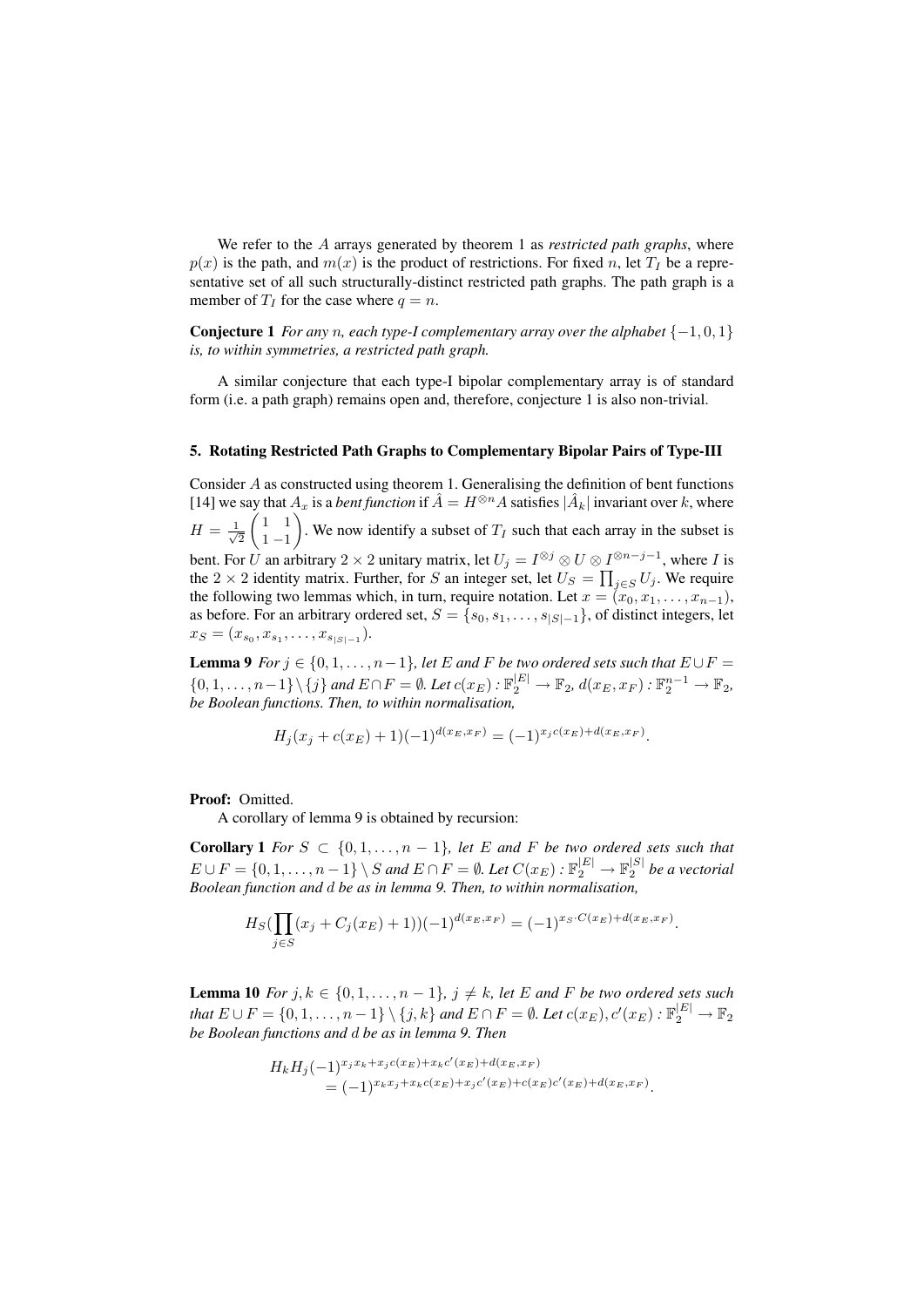#### Proof:

$$
H_k H_j(-1)^{x_j x_k + x_j c(x_E) + x_k c'(x_E) + d(x_E, x_F)}
$$
  
=  $H_k(x_j + x_k + c(x_E) + 1)(-1)^{x_k c'(x_E) + d(x_E, x_F)}$  (lemma 9)  
=  $H_k(x_k + x_j + c(x_E) + 1)(-1)^{(x_j + c(x_E))c'(x_E) + d(x_E, x_F)}$   $(x_k = x_j + c(x_E))$   
=  $(-1)^{x_k x_j + x_k c(x_E) + x_j c'(x_E) + c(x_E) c'(x_E) + d(x_E, x_F)}$  (lemma 9)

QED.

Let  $p: \mathbb{F}_2^q \to \mathbb{F}_2$  and  $f: \mathbb{F}_2^{n-q} \to \mathbb{F}_2^q$  be Boolean and vectorial Boolean functions of q and  $n - q$  mutually distinct variable sets, respectively, where  $q \in \{0, 1, \ldots, n - 1\}$ . Let  $Q = \{0, 1, \ldots, q - 1\}$  and  $S = \{q, q + 1, \ldots, n - 1\}$ . Let  $p(x_Q) = x_0x_1 + x_1x_2 +$ ... +  $x_{q-2}x_{q-1}$ . Let  $g: \mathbb{F}_2^n \to \mathbb{F}_2$  be a Boolean function of *n* variables of the form

$$
g(x) = p(x_Q) + \sum_{j=0}^{q-1} x_j f_j(x_S).
$$

Lemma 11 *For* q *even,*

$$
H_Q(-1)^g = (-1)^h, \quad where
$$
  
\n
$$
h = \sum_{j=0}^{q/2-1} (f_{2j+1} + x_{2j+1}) \sum_{k=0}^{j} (f_{2k} + x_{2k}).
$$

**Proof:** We can write  $q$  in the form

$$
g_t = x_t x_{t+1} + x_t (f_t + \sum_{j=0}^{t/2-1} (f_{2j} + x_{2j})) + x_{t+1} (f_{t+1} + x_{t+2})
$$
  
+ 
$$
(x_{t+2} x_{t+3} + x_{t+3} x_{t+4} + \ldots + x_{q-2} x_{q-1}) + \sum_{j=t+2}^{q-1} x_j f_j
$$
  
+ 
$$
\sum_{j=0}^{t/2-1} (f_{2j+1} + x_{2j+1}) \sum_{k=0}^j (f_{2k} + x_{2k}),
$$

where  $t = 0$ . As  $g_t$  is of the form described in lemma 10, where  $j = t$ ,  $k = t + 1$ ,  $c(x_E) = f_t + \sum_{j=0}^{t/2-1} (f_{2j} + x_{2j}), c'(x_E) = f_{t+1} + x_{t+2}$ , and  $d(x_E, x_F)$  is the rest, we obtain, by applying  $H_0H_1$  to  $(-1)^{g_t}$  with  $t = 0$ , the array  $(-1)^{g_t}$  with  $t = 2$ . By applying first  $H_0H_1$ , then  $H_2H_3$ , and so on, up to  $H_{q-2}H_{q-1}$ , so as to realise the action of  $H<sub>O</sub>$ , then, by invoking lemma 10 at each stage, we obtain the equation in the lemma. QED.

Lemma 12 *For* q *odd,*

$$
H_Q(-1)^g = v(-1)^h,
$$
  
where  $v = \sum_{j=0}^{(q-1)/2} (f_{2j} + x_{2j})$   
and  $h = \sum_{j=0}^{(q-1)/2-1} (f_{2j+1} + x_{2j+1}) \sum_{k=0}^{j} (f_{2k} + x_{2k}).$ 

Proof: The argument is identical to that for the proof of lemma 11, but for the last stage of the recursion we just apply  $H_{q-1}$ . Therefore we require lemma 9 and the lemma follows. QED.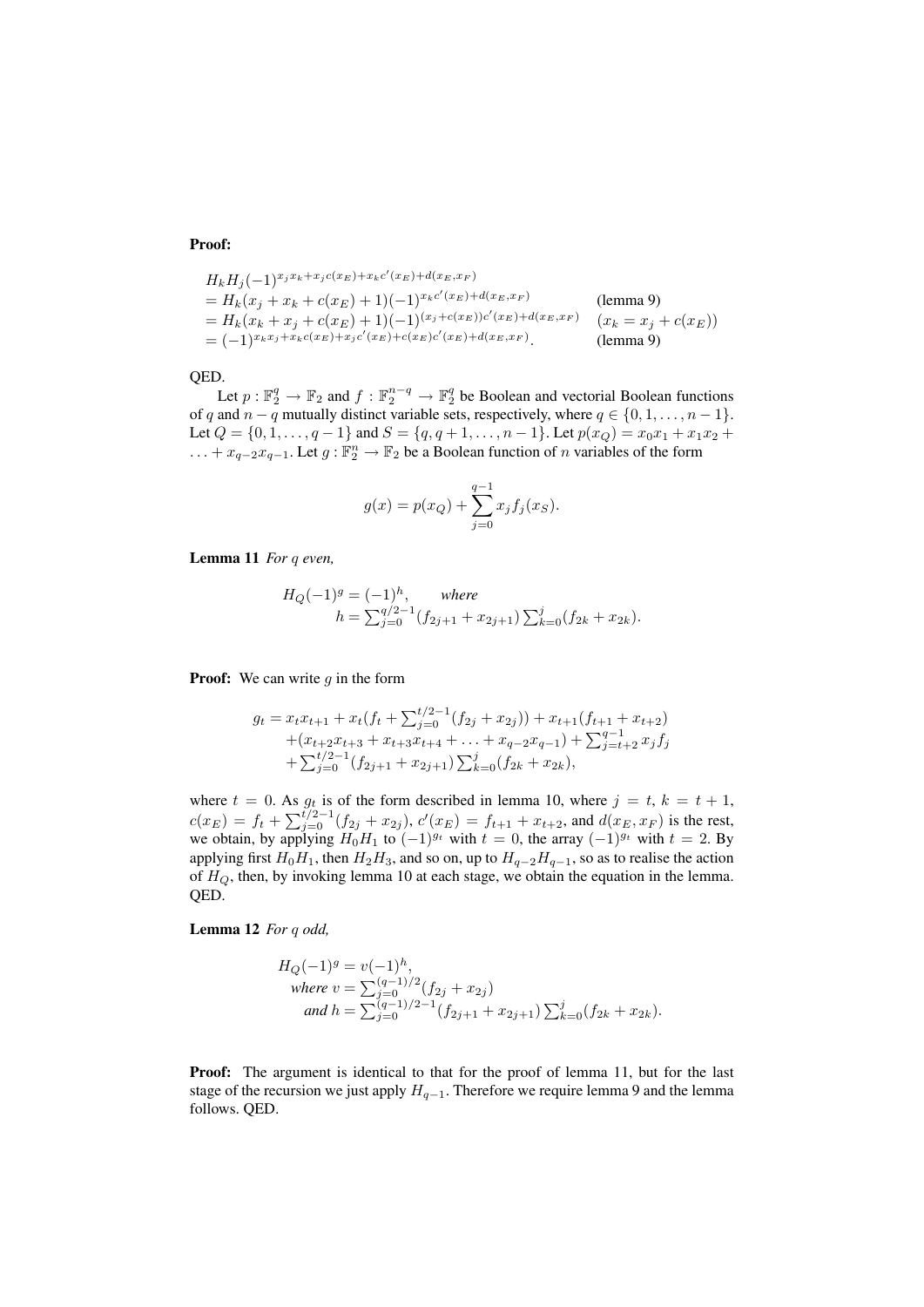**Lemma 13** For any n, let  $T_I^e \subset T_I$  such that  $A \in T_I^e$  if q is even and  $A \in T_I \setminus T_I^e$ *otherwise. Then*  $A \in T_I$  *is a bent function iff*  $A \in T_I^e$ .

**Proof:** Let  $S = \{q, q + 1, \ldots, n - 1\}$ . Following the notation of theorem 1 then, by invoking corollary 1,  $A' = H<sub>S</sub>A$ , where

$$
A'_x = (-1)^{x_S \cdot C(x_Q) + p(x_Q)},
$$

where  $C: \mathbb{F}_2^{|Q|} \to \mathbb{F}_2^{|S|}$ , and  $C_j(x_Q) = x_{r_j}$ .

Consider q even. Then, by equating  $A'_x$  with  $(-1)^{g(x)}$  in lemma 11, we obtain

$$
A'(x) = p(x_Q) + \sum_{j=0}^{q-1} x_j f_j(x_S),
$$

where  $f_j(x_S) = \sum_{q \le k < n, r_k = j} x_k$ . Then, by invoking lemma 11,

$$
A^{\perp} = H^{\otimes n} A = H_Q H_S A = (-1)^h,
$$

where  $h = \sum_{j=0}^{q/2} (f_{2j+1} + x_{2j+1}) \sum_{k=0}^{j} (f_{2k} + x_{2k})$ . So A is a bent function when q is even.

By invoking lemma 12 for the case when  $q$  is odd, one can similarly show that  $A$  is not a bent function in that case. QED.

**Lemma 14** For any n, let  $\hat{T}_I^e = \{H^{\otimes n}A \mid A \in T_I^e\}$ . Then, to within normalisation,  $\hat{T_I^e} \subseteq B_{III}$ , and members of  $\hat{T_I^e}$  are described by the Boolean function,  $h$ , of lemma 11.

**Proof:** From the definitions of  $V_I$  and  $V_{III}$  in section 2, it can be shown that  $\Delta V_{III}H = V_I$ , where  $\Delta$  is a diagonal/antidiagonal 2 × 2 matrix. Therefore  $V_I^{\otimes n}A =$  $\Delta^{\otimes n}V_{III}^{\otimes n}H^{\otimes n}A$ , and  $|(V_I^{\otimes n}A)_k|^2 = |(\Delta^{\otimes n}V_{III}^{\otimes n}H^{\otimes n}A)_k|^2 = |(V_{III}^{\otimes n}H^{\otimes n}A)_k|^2$ ,  $\forall k$ . So, if A is a type-I complementary array, then there exists a pair  $(A, B)$  such that  $|(V_l^{\otimes n}A)_k|^2 + |(V_l^{\otimes n}B)_k|^2$  is constant over k and, therefore,  $|(V_{III}^{\otimes n}H^{\otimes n}A)_k|^2 +$  $|(V_{III}^{\otimes n} \dot{H}^{\otimes n}B)_k|^2$  is also constant over k. Therefore  $(H^{\otimes n}A, H^{\otimes n}B)$  is a type-III pair, and  $H^{\otimes n}A$  is type-III complementary. Moreover, as members of  $T_I$  are structurally distinct, and as  $H^{\otimes n}$  is invertible then, from lemma 14,  $\hat{T}_I^e \subseteq B_{III}$ . QED.

**Lemma 15** *Fix*  $q \in \{0, 1, \ldots, n-1\}$ *, q even, and*  $r = (r_q, r_{q+1}, \ldots, r_{n-1})$ *,*  $r_k \in$ {0, 1, . . . , q − 1}, ∀k. Let  $f = (f_0, f_1, \ldots, f_{q-1})$  where  $f_j(x) = \sum_{q \leq k < n, r_k = j} x_k$ , ∀j. Let  $h: \mathbb{F}_2^n \to \mathbb{F}_2$  be an *n*-variable Boolean function, given by

$$
h = \sum_{j=0}^{q/2-1} (f_{2j+1} + x_{2j+1}) \sum_{k=0}^{j} (f_{2k} + x_{2k}).
$$

Then  $(h, h')$  is a pair of type-III complementary Boolean phase functions, where

$$
h' = h + \sum_{j=0}^{q/2-1} (f_{2j+1} + x_{2j+1}), \quad \text{or} \quad h' = h + \sum_{k=0}^{q/2-1} (f_{2k} + x_{2k}).
$$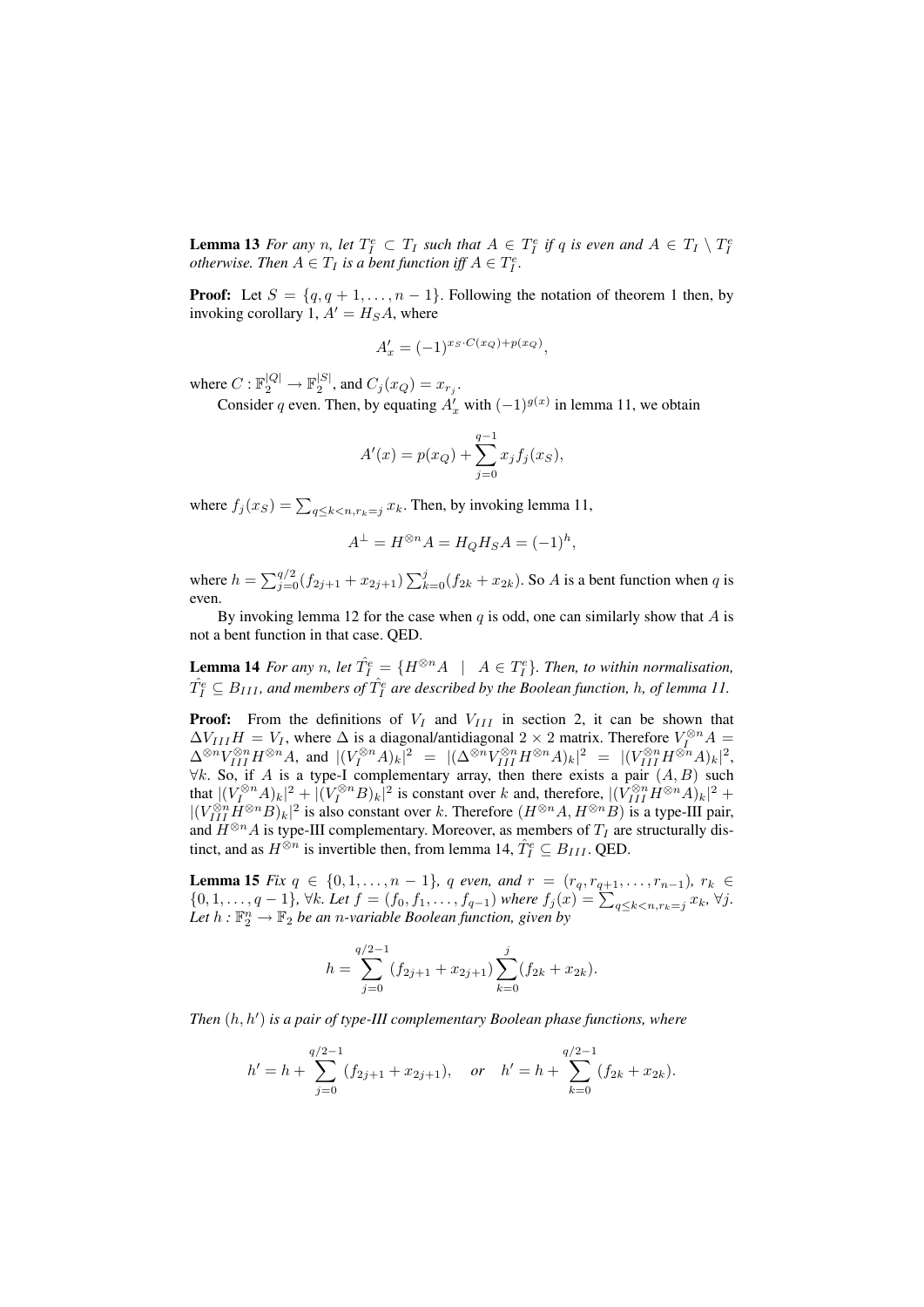**Proof:** (sketch)  $(h, h')$  is derived from the pair  $(A, B)$ , as defined in theorem 1, by leftmultiplying A and B by  $H^{\otimes n}$ . B is either given by  $B = Z_0A$  or by  $B = Z_{q-1}A$ , where  $Z = \begin{pmatrix} 1 & 0 \\ 0 & -1 \end{pmatrix}$ . But, for  $0 \le k < n$ ,  $H^{\otimes n} Z_k = X_k H^{\otimes n}$ , where  $X = \begin{pmatrix} 0 & 1 \\ 1 & 0 \end{pmatrix}$ . Therefore, for  $B = Z_0 A$ ,  $(-1)^h = H^{\otimes n} A$ , and  $(-1)^{h'} = H^{\otimes n} B = H^{\otimes n} Z_0 A = X_0 (-1)^h$ . Therefore  $h' = h(x_0 + 1, x_1, x_2, \dots, x_{n-2}, x_{n-1})$ . Similarly, for  $B = Z_{q-1}A$ ,  $h' =$  $h(x_0, x_1, x_2, \ldots, x_{n-2}, x_{n-1} + 1)$ . QED.

**Conjecture 2** For any n,  $|B_{III}| = |T_I^e|$ .

For an example rotation see Appendix - Type-I to Type-III Rotation.

#### 6. Enumerations

## *6.1. Enumerations*

Theorem 1 has established that every member of  $T_I$  is of the form  $A_x = m(x)(-1)^{p(x)}$ and is called a restricted path graph, where  $p(x)$  is a path graph of q variables, (i.e. of length q). We can re-express  $m(x)$  as  $m(x) = \prod_{j=0}^{q-1} r_j(x)$ , where, using the notation of theorem 1, we call

$$
r_j(x) = \prod_{q \le k < n, r_k = j} (x_j + x_k + 1),
$$

the *restriction polynomial* for variable  $x_j$ . The number of restrictions associated with variable  $x_j$  of the path graph is given by the number of linear factors of  $r_j(x)$ .

It is of interest to enumerate  $|T_I|$  for increasing n. One may verify by hand that the first few values of this enumeration are  $1, 2, 3, 6, 10, 20, 36, 72 \ldots$ 

Let  $y = (y_0, y_1, \dots, y_{q-1})$ , where  $y_j = |\{r_k \mid r_k = j, q \le k < n\}|$  denotes the number of restrictions associated with variable  $x_j$ . Then  $n = q + \sum_{j=0}^{q-1} y_j$ , and each member of  $T_I$  is associated with a distinct assignment to y. Restricted path graphs are considered equivalent under path reversal in the sense that the graphs associated with  $(y_0, \ldots, x_{q-1})$  and  $(y_{q-1}, \ldots, y_0)$  are represented by the same member of  $T_I$ . The number of structurally-distinct restricted path graphs in n variables,  $|T_I|$ , can be partitioned with respect to path length, q. We denote these partial sums  $#G(q, n)$ . In the edge cases  $q = 1$  and  $q = n$  it is clear that  $\#G(q, n) = 1$ .

Every valid restricted path graph over *n* variables can be encoded as an  $n + 1$ -bit string in a way that respects path reversal. To compute the string corresponding to the graph  $(y_0, \ldots, y_{q-1})$ , start with a leading '1', then append  $y_0$  copies of '0', then another '1', and so forth, terminating the string with a tailing '1'. This yields a string of  $q + 1$ ones and  $\sum y_i$  zeroes, with the property that the reversal of the string corresponds to the encoding of the reversed graph. Furthermore, each  $n + 1$ -bit string of this form decodes into a valid restricted path graph in  $n$  variables.

**Lemma 16** *The number of structurally-distinct restricted path graphs,*  $|T_I|$ *, is symmetric with respect to path length in the sense that*  $\#G(q, n) = \#G(n - q + 1, n)$ .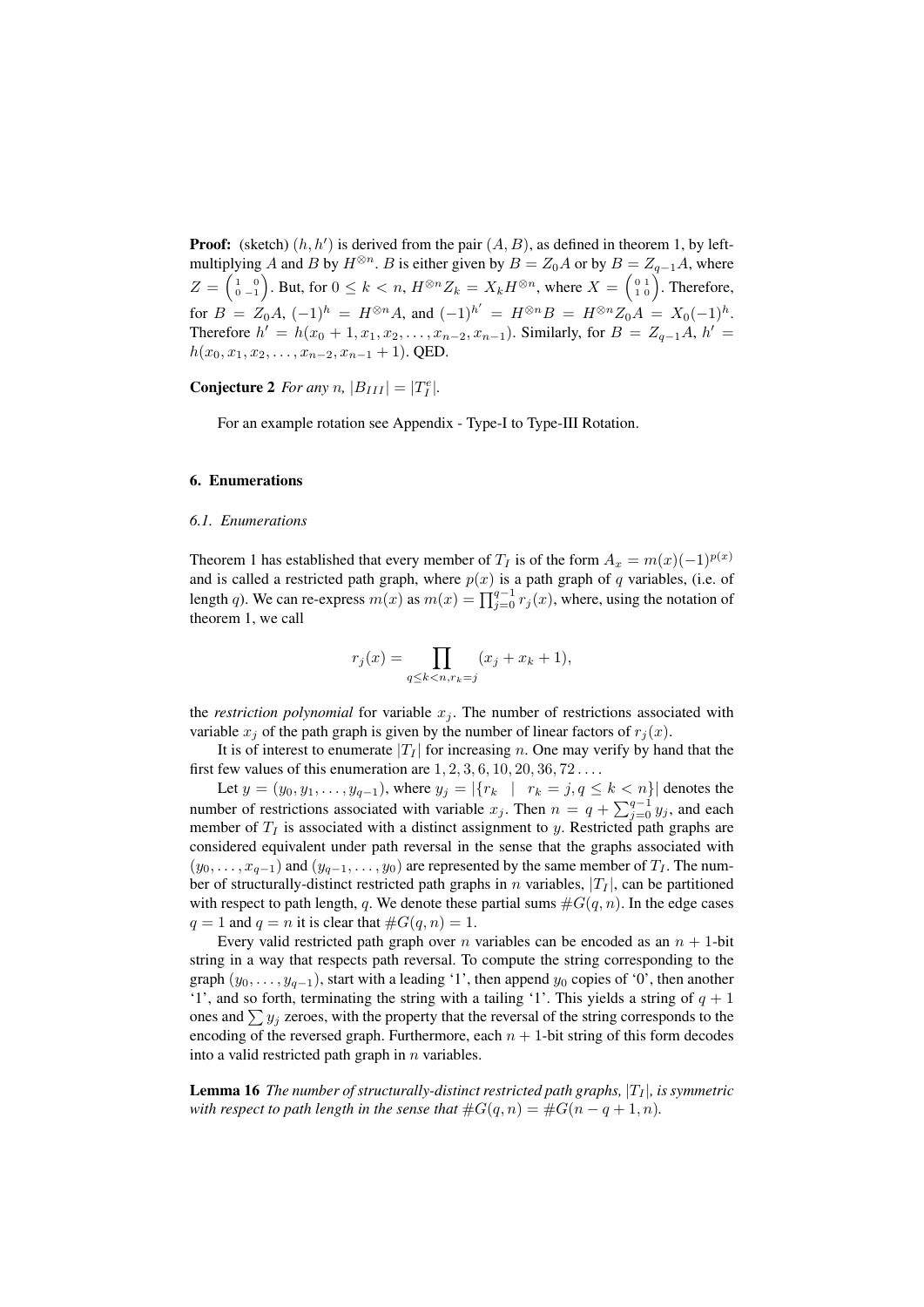**Proof:** For an arbitrary restricted path graph of length  $q$ , encode it as described above, then flip all bits except the trailing and leading '1's, and decode to obtain a new graph. From the definition of the binary encoding, this map is well-defined and the graph obtained will be of path length  $n - q + 1$ . Equivalence with respect to path reversal is preserved by this transformation, so the map is injective. Since bit-flipping is symmetric, the reverse argument also holds. Hence this is a bijection of sets. QED.

Binary encoding allows us to enumerate the structurally-distinct restricted path graphs in *n* variables. There are a total of  $2^{n-1}$  valid encodings, since the leading and tailing bits are both set to '1'.

Lemma 17 *The number of structurally-distinct restricted path graphs in* n *variables,*  $|T_I|$ *, is*  $2^{n-2} + 2^{\lfloor n/2 \rfloor - 1}$ *.* 

**Proof:** It is known that the number of distinct binary strings of length  $n$ , when considering the equivalence classes with respect to bit reversal and bit complementation, is  $2^{n-2} + 2^{\lfloor n/2 \rfloor - 1}$  [15]. We now show that these can be put in correspondence with distinct graph encodings. Consider the set of  $n$ -bit binary strings, taking equivalence with respect to bit complementation only. This set contains  $2^{n-1}$  equivalence classes, and in each equivalence class there is just one string whose leading bit is '1'. A bijection with the set of possible restricted path graphs is obtained by appending a '1' to each such string, and making this set of  $2^{n-1}$  strings equivalence class representatives. If we lift some string b to a graph encoding by appending a '1' to the end of b, and then reverse the restricted path graph, we obtain the reversal of b by erasing what is now the *first* '1' bit. This leads to a one-to-one correspondence between the two sets – the inherent ambiguity in the mapping can be resolved by deciding on a "canonical" form of the graph encoding, and choosing which end of the representation to truncate as necessary<sup>6</sup>. Hence we obtain a one-to-one correspondence between structurally-distinct restricted path graphs and the equivalence classes of  $n$ -bit binary strings. QED.

Lemma 18 *The number of structurally-distinct restricted path graphs in* n *variables that rotate to structurally-distinct bipolar type-III arrays,*  $|T_I^e|$ *, is* 

$$
|T_I^e| = 2^{n-3} + 2^{\frac{n}{2}-2}, n \text{ even},
$$
  
= 2<sup>n-3</sup>, n odd.

**Proof:** For *n* even, complementation flips between graphs of odd and even path length. As we are here only interested in graphs of even path length and, as reversal preserves complementation symmetry, the effect is to halve the number of structures, relative to  $|T_I|$ . So  $|T_I^e| = \frac{|T_I|}{2}$  in this case.

For  $n$  odd, reversal preserves path length but no graph of even path length is invariant with respect to reversal, leading to a halving of the count. Moreover, we are only considering length  $n+1$  bit strings of odd weight, with a '1' at either end -  $2^{n-2}$  of them. Therefore  $|T_I^e| = 2^{n-3}$  in this case. QED.

<sup>&</sup>lt;sup>6</sup>For example, "1100" is lifted to the graph "11001", which is reversed to "10011", which is truncated to "0011".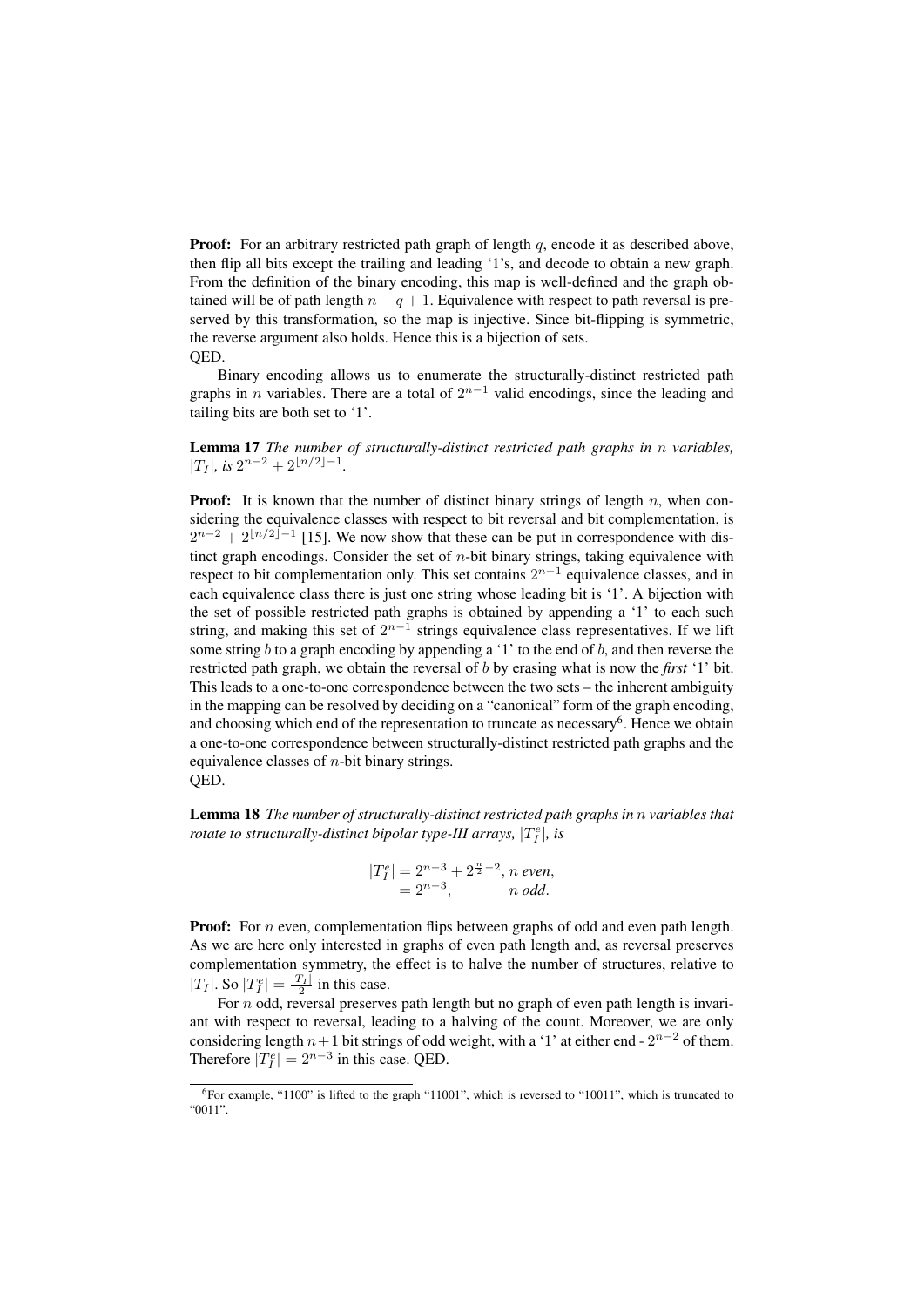Observe that  $|T_{I,n}^e| = |T_{I,n}| - |T_{I,n-1}|$ .

Finally we may consider the development of  $\#G(q, n)$  if we fix q and let n grow. For  $q = 1$  and  $q = 2$  it is clear that  $\#G$  is 1 and  $\lfloor \frac{n}{2} \rfloor$  respectively, but for larger q the progression is less obvious. However, it turns out that the values of  $\#G$  for increasing  $n$  correspond to the rows in Lozanic's triangle [15], which was first studied whilst investigating structural isomers of alkanes (i.e. hydrocarbons with structural formula  $C_n$  $H_{2n+2}$ ). It is, in retrospect, not entirely surprising that there should be a connection between the distinct configurations of these restricted path graphs and of branching chains of hydrocarbons. Correspondingly,  $#G(4, k)$  begins with 1,2,6,10,19 and proceeds as the sequence of alkane numbers  $l(6, n)$  [15],  $\#G(5, k)$  corresponds to the alkane numbers  $l(7, n)$ , and so forth.

#### 7. Conclusion and Further Work

This paper generalised the construction of standard complementary  $2 \times 2 \times \ldots \times 2$  array pairs from a bipolar to a  $\{-1, 0, 1\}$  alphabet, calling these arrays 'restricted path graphs'. By placing the Fourier basis in a more general context, we defined three types of aperiodicity and, consequently, three types of complementarity, where conventional complementary arrays are referred to as type-I complementary. We then showed how a large subset of restricted path graphs is local-unitary-equivalent to a subset of the type-III bipolar complementary pairs, as described by homogeneous connected quadratic Boolean functions. We enumerated the structurally-distinct restricted path graphs,  $T_I$ , and structurallydistinct path graphs,  $T_I^e$ , contained in the aforementioned subset. It remains to enumerate the completions of  $T_I$  and  $T_I^e$  with respect to variable permutation and bit-flip/phase-flip symmetries. Computations suggest that the number of structurally-distinct type-III homogeneous quadratic functions is equal to  $|T_I^e|$ , but the proof of this remains open. Moreover, computations show [7] that the number of type-III bipolar complementary arrays is strictly larger than the size of the completion of  $T_I^e$ , and it remains open to both construct and enumerate this class. A particularly challenging open problem is to settle conjecture 1 as to the existence or otherwise of type-I complementary arrays over a  $\{-1,0,1\}$  alphabet which are not restricted path graphs. A negative answer would immediately imply the non-existence of type-I complementary arrays over a bipolar alphabet which are not path graphs.

#### 8. Appendix - tutorial examples

#### *8.1. Type-I*

Let  $(A, B) \in (\mathbb{C}^2)^{\otimes 2}$  be a pair of bipolar arrays, where

$$
A = \begin{bmatrix} 1 & 1 \\ 1 & -1 \end{bmatrix}, \qquad B = \begin{bmatrix} 1 & 1 \\ -1 & 1 \end{bmatrix}.
$$

We can represent  $A_x = (-1)^{p(x)}$  and  $B_x = (-1)^{p'(x)}$  by the Boolean phase functions  $p(x) = x_0 x_1$  and  $p'(x) = x_0 x_1 + x_1$ , respectively. We can also represent A and B as multivariate polynomials by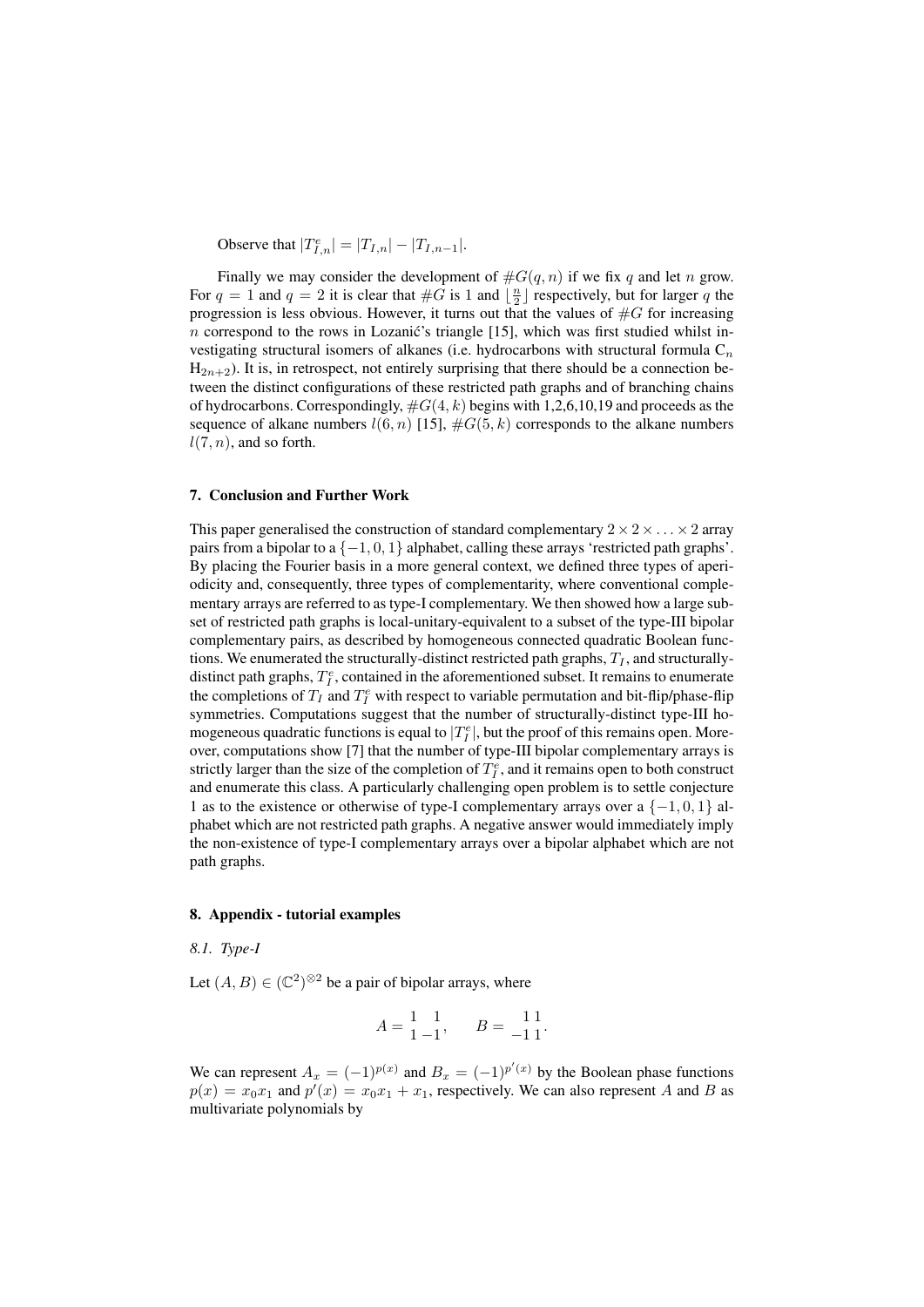$$
A(z) = 1 + z_0 + z_1 - z_0 z_1, \qquad B(z) = 1 + z_0 - z_1 + z_0 z_1.
$$

Then

$$
\begin{array}{l} K_A^I(z)=\frac{A(z)A^*(z)}{||A||^2}=\frac{(1+z_0+z_1-z_0z_1)(1+z_0^{-1}+z_1^{-1}-z_0^{-1}z_1^{-1})}{4}\\ =(-z_0^{-1}z_1^{-1}+z_0z_1^{-1}+4+z_0^{-1}z_1-z_0z_1)/4,\\ K_B^I(z)=\frac{B(z)B^*(z)}{||B||^2}=\frac{(1+z_0-z_1+z_0z_1)(1+z_0^{-1}-z_1^{-1}+z_0^{-1}z_1^{-1})}{4}\\ = (z_0^{-1}z_1^{-1}-z_0z_1^{-1}+4-z_0^{-1}z_1+z_0z_1)/4. \end{array}
$$

Observe that  $K_A^I(z) + K_B^I(z) = 8/4 = 2$ , and, from (4),  $K_{AB}^I(z) = 8/8 = 1$ . Therefore, by definition 1, the pair  $(A, B)$  is a complementary bipolar array pair of type-I. It follows that, as  $K_{AB}^{I}(z)$  is, in this case, independent of  $z_0$  and  $z_1$ , then the evaluation of  $K_{AB}^{I}(z)$ at any complex points,  $z_0 = v_0$  and  $z_1 = v_1$ , always gives the answer 1. Moreover, for  $v_0$ and  $v_1$  both on the unit circle, the evaluations of  $A(z)$  and  $B(z)$  are both invertible, in the sense that there exist unitary 2 × 2 transforms,  $U_0$  and  $U_1$ , such that  $U_0 = \frac{1}{\sqrt{2}}$  $\overline{2}$  $\begin{pmatrix} 1 & v_0 \end{pmatrix}$  $1 - v_0$  $\bigg),$  $U_1 = \frac{1}{\sqrt{2}}$ 2  $\begin{pmatrix} 1 & v_1 \end{pmatrix}$  $1 - v_1$ and, for  $U = U_0 \otimes U_1$ ,

$$
\hat{A} = \frac{1}{2} \frac{A(v_0, v_1)}{A(v_0, -v_1)} \frac{A(-v_0, v_1)}{A(-v_0, -v_1)} = UA,
$$

such that  $A = U^{-1}\hat{A}$ , and similarly for B.

For instance, when  $v_0 = i = \sqrt{-1}$  and  $v_1 = 1$ , then  $U_0 = \frac{1}{\sqrt{2}}$  $\overline{c}$  $\begin{pmatrix} 1 & i \end{pmatrix}$  $1 - i$  $\Big), U_1 =$ √ 1 2  $(1 \ 1$  $1 - 1$ ) and  $\hat{A}=\frac{1}{2}$  $A(i, 1)$   $A(-i, 1)$ <br>  $A(i, -1)$   $A(-i, -1)$  =  $UA = \begin{cases} 1 & 1 \\ i & -i \end{cases}$  $\frac{1}{i-i}$ 

and  
\n
$$
\hat{B} = \frac{1}{2} \frac{B(i,1) - B(-i,1)}{B(i,-1) - B(-i,-1)} = UB = \frac{i-i}{1-1}.
$$

Moreover

$$
\frac{K_{AB}^I(i,1)}{K_{AB}^I(i,-1)} \frac{K_{AB}^I(-i,1)}{K_{AB}^I(-i,-1)} = 2^2 \times \left( \frac{\frac{|1|^2}{|i|^2} \frac{|1|^2}{|i|^2} + \frac{|i|^2}{|1|^2} \frac{|1|^2}{|1|^2}}{8} \right) = \frac{11}{11},
$$

and, more generally,  $\mathcal{F}^{I}(A, B) = \{K_{AB}^{I}(v_0, v_1) | |v_0| = |v_1| = 1\} = \{1\}, \forall$  unimodular complex pairs  $v_0$ ,  $v_1$ .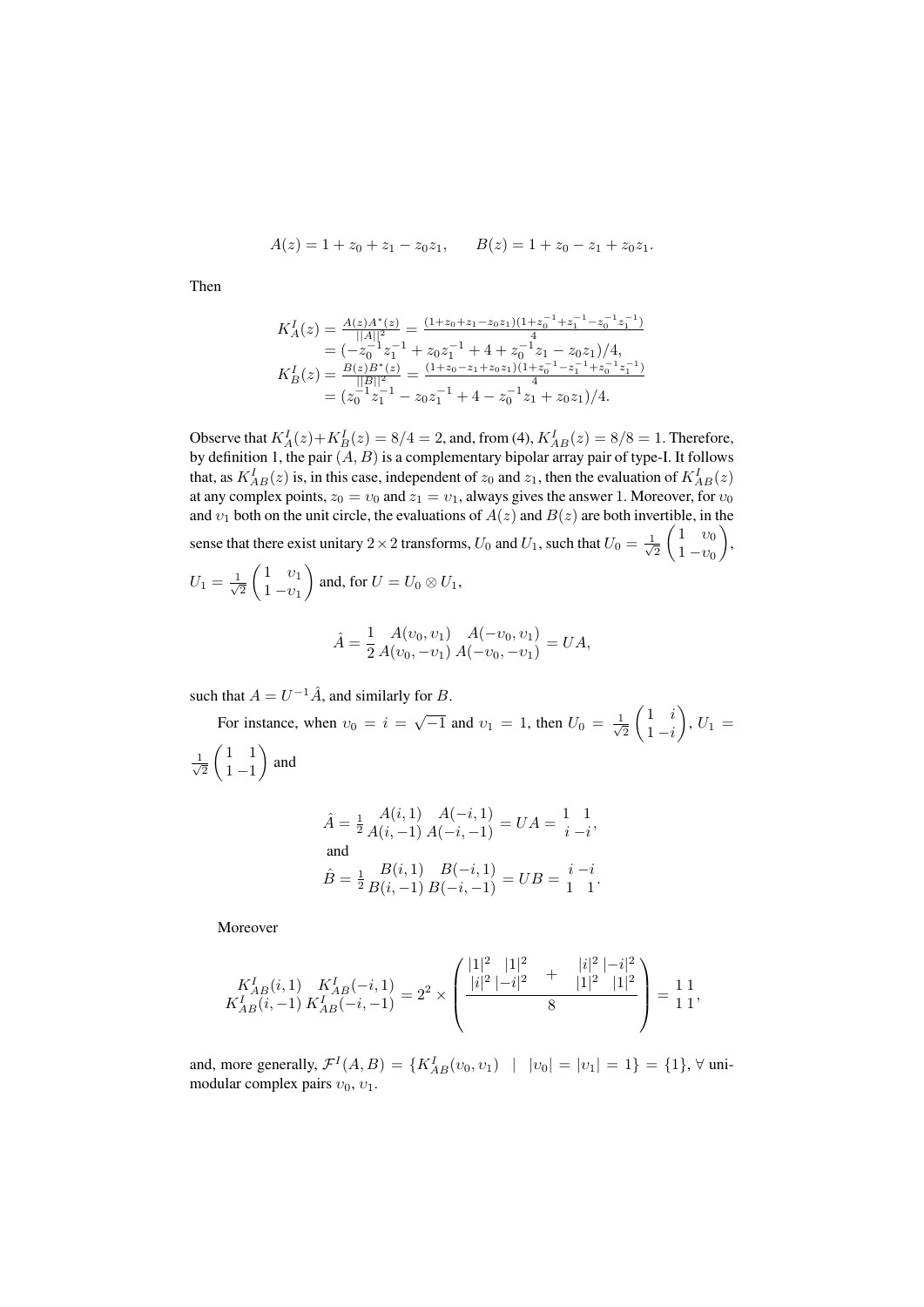## *8.2. Type-III*

Consider, again, the pair of bipolar arrays,  $(A, B) \in (\mathbb{C}^2)^{\otimes 2}$ , where

$$
A(z) = 1 + z_0 + z_1 - z_0 z_1, \qquad B(z) = 1 + z_0 - z_1 + z_0 z_1.
$$

Then, observing that  $A(-z) = A(-z_0, -z_1)$ ,

$$
K_A^{III}(z) = \frac{2^2}{\prod_{j=0}^{n-1} (1-z_j^2)} \left( \frac{A(z)\overline{A(-z)}}{||A||^2} \right) = \frac{2^n}{\prod_{j=0}^{n-1} (1-z_j^2)} \left( 1 - z_0^2 - 4z_0 z_1 - z_1^2 + z_0^2 z_1^2 \right) / 4
$$
  
\n
$$
K_B^{III}(z) = \frac{2^2}{\prod_{j=0}^{n-1} (1-z_j^2)} \left( \frac{B(z)B(-z)}{||B||^2} \right) = \frac{2^n}{\prod_{j=0}^{n-1} (1-z_j^2)} \left( 1 - z_0^2 + 4z_0 z_1 - z_1^2 + z_0^2 z_1^2 \right) / 4.
$$

Observe that  $K_A^{III}(z) + K_B^{III}(z) = 2$ , and, from (19),  $K_{AB}^{III}(z) = 1$ . Therefore, by definition 2, the pair  $(A, B)$  is a complementary bipolar array pair of type-III<sup>7</sup>. It follows that, as  $K_{AB}^{III}(z)$  is, in this case, independent of  $z_0$  and  $z_1$ , then the evaluation of  $K_{AB}^{III}(z)$  at any complex points,  $z_0 = v_0$  and  $z_1 = v_1$ , always gives the answer 1. Moreover, for  $v_0$  and  $v_1$  both on the imaginary axis, the evaluations of  $A(z)$  and  $B(z)$ are both invertible, in the sense that there exist unitary  $2 \times 2$  transforms,  $U_0$  and  $U_1$ , such that  $U_0 = \begin{pmatrix} \cos(\theta_0) & i \sin(\theta_0) \\ \sin(\theta_0) & i \cos(\theta_0) \end{pmatrix}$  $\sin(\theta_0) - i \cos(\theta_0)$  $\mathcal{U}_1 = \begin{pmatrix} \cos(\theta_1) & i \sin(\theta_1) \\ \sin(\theta_1) & i \cos(\theta_1) \end{pmatrix}$  $\sin(\theta_1) - i \cos(\theta_1)$ ), where  $v_0 = i \tan(\theta_0)$ ,  $v_1 = i \tan(\theta_1)$  and, for  $U = U_0 \otimes U_1$ , by observing that  $\cos(\theta_j) = \frac{-1}{\sqrt{1-\theta_1}}$  $\frac{1}{(1-v_j^2)}$  and  $\sin(\theta_j) =$  $\frac{-iv_j}{\sqrt{1-v_j^2}}, j=0,1,$ 

$$
\hat{A} = \frac{1}{\sqrt{(1 - v_0^2)(1 - v_1^2)}} \times \frac{A(v_0, v_1)}{-iv_1 A(v_0, \frac{1}{v_1})} - \frac{iv_0 A(\frac{1}{v_0}, v_1)}{-v_0 v_1 A(\frac{1}{v_0}, \frac{1}{v_1})} = UA,
$$

such that  $A = U^{-1}\hat{A}$ , and similarly for B.

For instance, when  $v_0 = i$  and  $v_1 = -2i$ , then  $U_0 = \frac{1}{\sqrt{2}}$ 2  $\begin{pmatrix} 1 & i \end{pmatrix}$  $1 - i$  $\Big), U_1 =$  $\frac{1}{2}$ 5  $\binom{1 - 2i}{ }$  $-2$   $-i$ ) and  $\hat{A}=\frac{1}{\sqrt{3}}$ 10  $A(i, -2i) - A(-i, -2i)$  $\begin{array}{lll} 4(i,-2i)&-A(-i,-2i)\ 2A(i,\frac{i}{2})&-2A(-i,\frac{i}{2})=UA=-3-3i&-1+i \end{array}$  $-3 - 3i$   $-1 + i$ and  $\hat{B}=\frac{1}{\sqrt{3}}$ 10  $B(i, -2i) - B(-i, -2i)$  $\begin{array}{lll} B(i,-2i)&-B(-i,-2i) \ 2B(i,\frac{i}{2})&-2B(-i,\frac{i}{2})=UB=\frac{3+3i}{-1-i} & -3+3i \end{array}$  $-1 - i - 3 + 3i$ 

Moreover

<sup>&</sup>lt;sup>7</sup>For this small example the pair  $(A, B)$  is both a type-I and type-III pair, but for larger examples this dual property is not generally the case.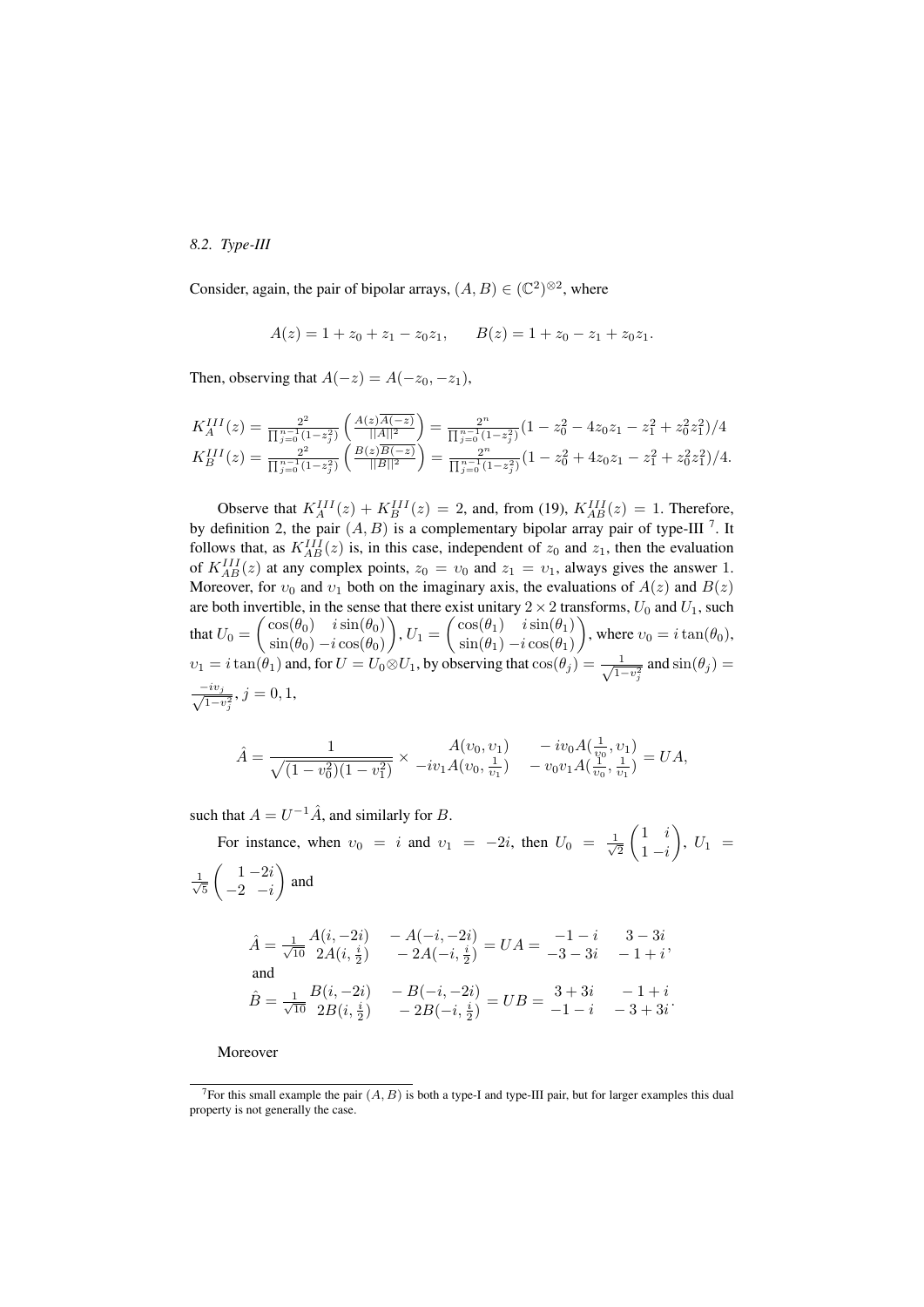$$
K_{AB}^{III}(i, -2i) K_{AB}^{III}(-i, -2i)
$$
  
\n
$$
K_{AB}^{III}(i, \frac{i}{2}) K_{AB}^{III}(-i, \frac{i}{2})
$$
  
\n
$$
= \frac{2^{2}}{10} \times \begin{pmatrix} (-1+i)(-1-i) & (3-3i)(3+3i) & (3+3i)(3-3i) & (-1+i)(-1-i) \\ (-3+3i)(-3+3i) & (-1+i)(-1-i) & (-1-i)(-1+i) & (-3+3i)(-3-3i) \\ 8 & 8 & 8 & 1 \end{pmatrix}
$$
  
\n
$$
= \frac{1}{11},
$$

and, more generally,  $\mathcal{F}^{III}(A, B) = \{K_{AB}^{III}(v_0, v_1) \mid v_0, v_1 \in \Im\} = \{1\}, \forall \text{ imaginary}$ complex pairs  $v_0$ ,  $v_1$ .

### *8.3. Type-I to Type-III Rotation*

Now let  $(A, B) \in (\mathbb{C}^2)^{\otimes 3}$  be a pair of restricted path graphs, as given by  $A_x = (x_0 +$  $(x_2+1)(-1)^{x_0x_1}$ , and  $B_x = (x_0+x_2+1)(-1)^{x_0x_1+x_1}$ , i.e.

| $A_{x_0,x_1,0}$   | 10<br>10' | $A_{x_0,x_1,1} =$ |  |
|-------------------|-----------|-------------------|--|
| $B_{x_0,x_1,0} =$ | 10        | $B_{x_0,x_1,1} =$ |  |
|                   | $-1.0$    |                   |  |

We can represent  $A$  and  $B$  as multivariate polynomials by

$$
A(z) = 1 + z_1 + z_0 z_2 - z_0 z_1 z_2, \qquad B(z) = 1 - z_1 + z_0 z_2 + z_0 z_1 z_2.
$$

Then

$$
K_A^I(z) = \frac{A(z)A^*(z)}{||A||^2}
$$
  
=  $(-z_0^{-1}z_1^{-1}z_2^{-1} + z_0^{-1}z_1z_2^{-1} + 4 + z_0z_1^{-1}z_2 - z_0z_1z_2)/4$   

$$
K_B^I(z) = \frac{B(z)B^*(z)}{||B||^2}
$$
  
=  $(+z_0^{-1}z_1^{-1}z_2^{-1} - z_0^{-1}z_1z_2^{-1} + 4 - z_0z_1^{-1}z_2 + z_0z_1z_2)/4.$ 

Observe that  $K_A^I(z) + K_B^I(z) = 8/4 = 2$ , and  $K_{AB}^I(z) = 8/8 = 1$ . Therefore, by definition 1, the pair  $(A, B)$  is a complementary ternary array pair of type-I, and this is an example of the construction of theorem 1. It follows, from (4), that as  $K_{AB}^{I}(z)$  is, in this case, independent of  $z_0$ ,  $z_1$ , and  $z_2$ , then the evaluation of  $K_{AB}^I(z)$  at any complex points,  $z_0 = v_0$ ,  $z_1 = v_1$ ,  $z_2 = v_2$ , always gives the answer 1.

Under the left-multiplicative action of  $H^{\otimes 3}$ , where  $H = \frac{1}{\sqrt{2}}$  $\frac{1}{2}$   $\begin{pmatrix} 1 & 1 \\ 1 & -1 \end{pmatrix}$  then, by lemmas 13 and 14, the type-I complementary ternary pair,  $(A, B)$ , is rotated to a type-III complementary bipolar pair,  $(A^{\perp}, B^{\perp})$ , where, to within normalisation,  $A_x^{\perp}$  =  $(-1)^{x_0x_1+x_1x_2}$ , and  $B_x^{\perp} = (-1)^{x_0x_1+x_1x_2+x_0+x_2}$ , i.e.

$$
A_{x_0,x_1,0}^{\perp} = \begin{bmatrix} 1 & 1 \\ 1 & -1 \end{bmatrix}, \qquad A_{x_0,x_1,1}^{\perp} = \begin{bmatrix} 1 & 1 \\ -1 & 1 \end{bmatrix}
$$
  

$$
B_{x_0,x_1,0}^{\perp} = \begin{bmatrix} 1 & -1 \\ 1 & 1 \end{bmatrix}, \qquad B_{x_0,x_1,1}^{\perp} = \begin{bmatrix} -1 & 1 \\ -1 & -1 \end{bmatrix}.
$$